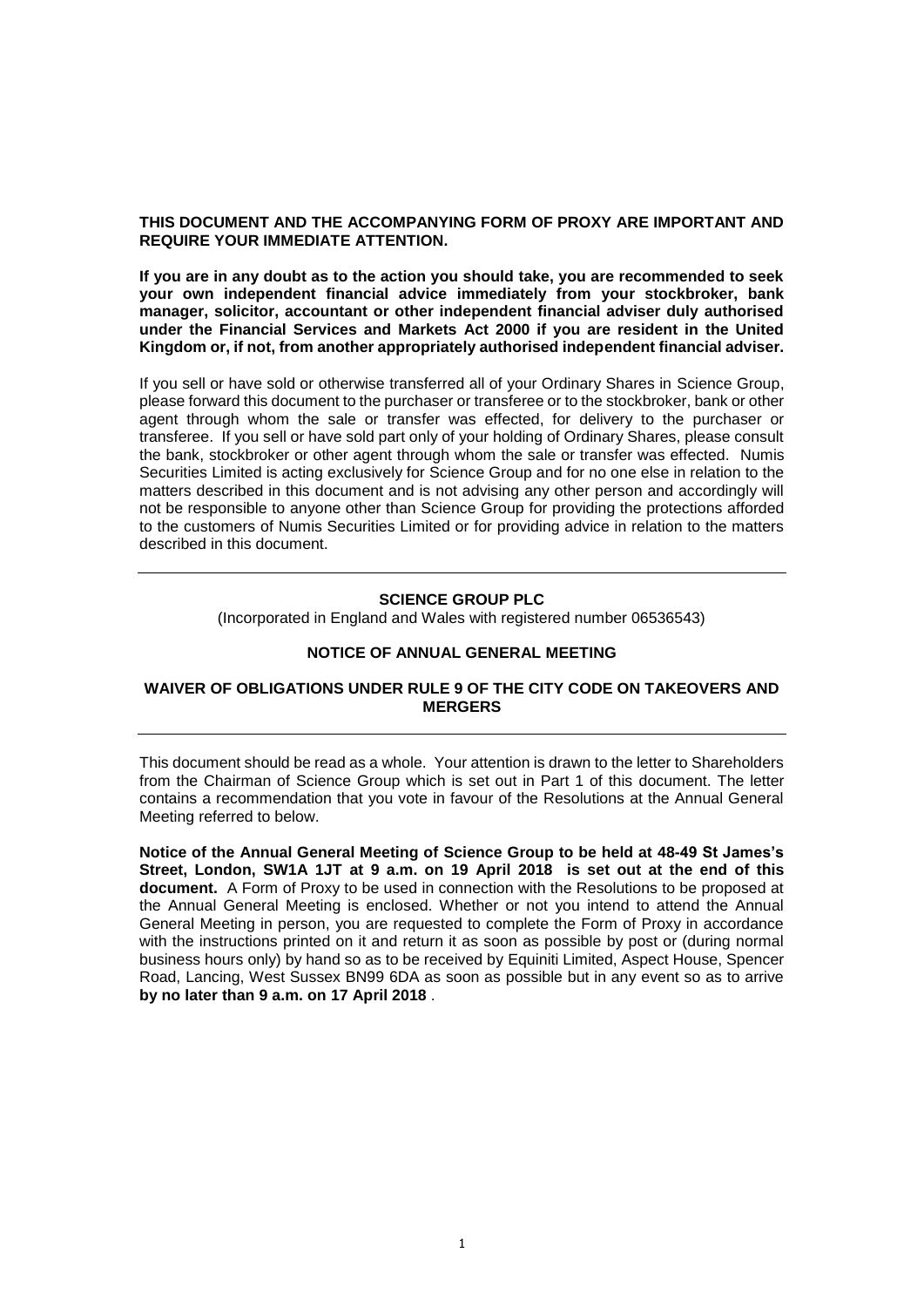#### **Letter from the Chairman of Science Group plc**

(Incorporated in England and Wales with registered number 06536543)

## **Directors: Registered Office:**

Martyn Ratcliffe Rebecca Hemsted David Courtley Michael Lacey-Solymar

Chairman Finance Director Non-Executive Director Non-Executive Director

Harston Mill Royston Road **Harston** Cambridge United Kingdom CB22 7GG

23 March 2018

*To: Shareholders and, for information only, to participants in the Share Option Schemes*

Dear Shareholder,

#### **Annual General Meeting and Waiver of Obligation under Rule 9 of the City Code on Takeovers and Mergers**

This document sets out details of the Company's Annual General Meeting which is to be held at 48-49 St James's Street, London, SW1A 1JT at 9 a.m. on 19 April 2018. The formal Notice of Annual General Meeting is set out in Part 4 of this document and summary details of the Resolutions to be proposed at the AGM are set out below.

You will also find enclosed with this document the audited Annual Report and Financial Statements for the year ended 31 December 2017, which provides consolidated financial information for the Company together with the Chairman's and other reports describing recent progress made by the Company.

#### **Resolutions to be proposed at the AGM**

Resolutions to be proposed at the AGM are as follows:

## **Resolution 1 (Ordinary Resolution) – Adoption of the Annual Report and Financial Statements for the year ended 31 December 2017**

UK company law requires the Directors to present their Annual Report and Financial Statements for each year for formal adoption by shareholders. The Annual Report and Financial Statements of the Company for the year ended 31 December 2017 have been sent to Shareholders along with this document.

#### **Resolution 2 (Ordinary Resolution) – The re-appointment of KPMG LLP as auditor to the Company and authority for the Directors to set the auditors' remuneration**

The Company is required to appoint auditors at each AGM at which the accounts are laid before the Company, to hold office until the conclusion of the next such meeting. KPMG LLP was appointed by the Board as external auditors of the Company.

The Audit Committee has reviewed the independence, effectiveness and objectivity of KPMG LLP, on behalf of the Board, who now propose their re-appointment as auditors of the Company. This Resolution also authorises the Directors, in accordance with standard practice, to negotiate and agree the remuneration of the auditors.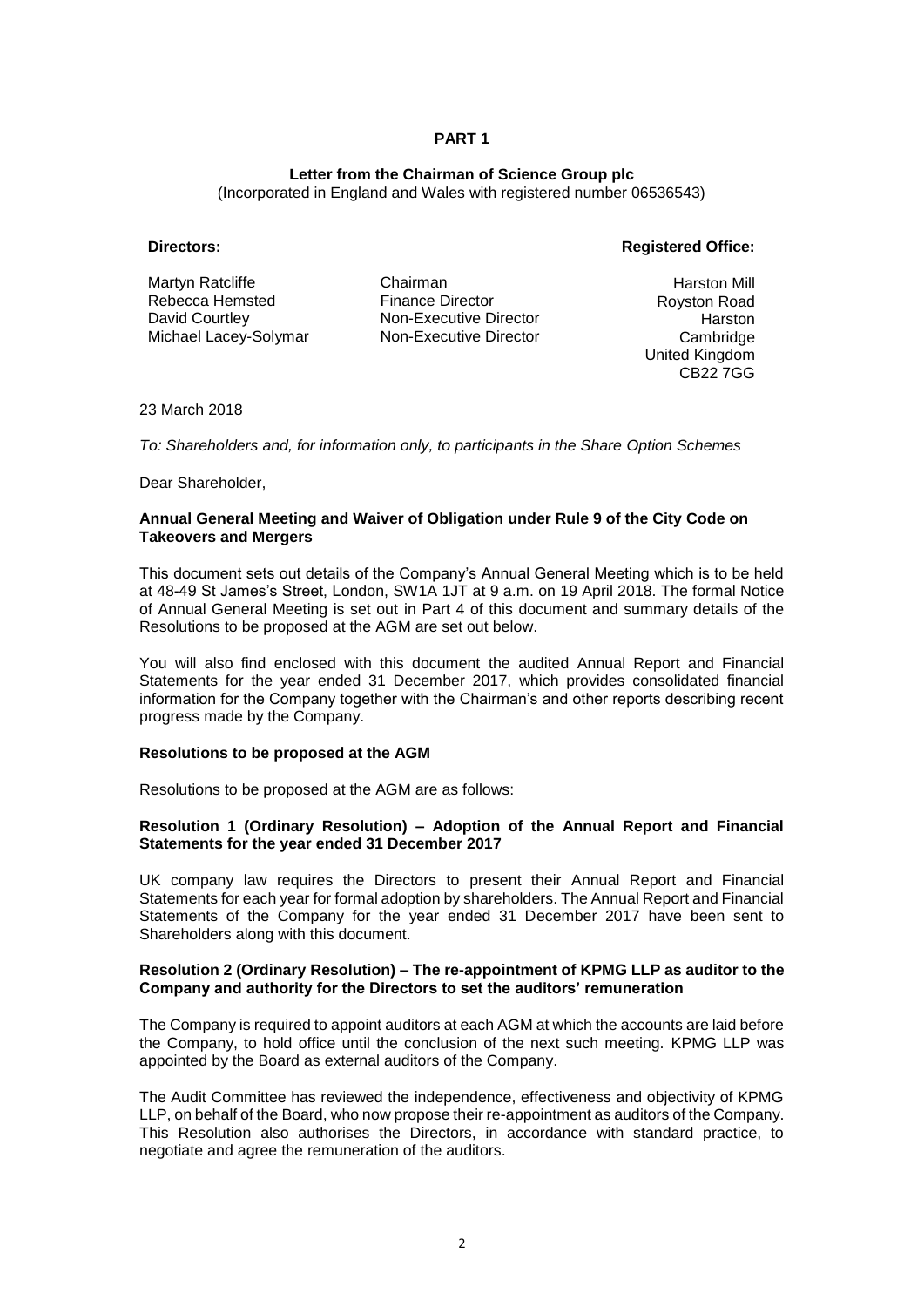## **Resolution 3 (Ordinary Resolution) – Re-election of a Director**

The articles of association of the Company require that every Director that has been appointed by the Board since the last annual general meeting or who was not appointed or re-appointed at one of the two preceding annual general meetings must retire from office at the AGM and may offer themselves for re-election.

Therefore Martyn Ratcliffe is retiring and standing for re-election at the AGM.

Brief biographies of the Directors are available on the Company's website [\(www.sciencegroup.com\)](http://www.sciencegroup.com/) and described in the Annual Report.

#### **Resolution 4 (Ordinary Resolution) – Declaration of a dividend**

A final dividend can only be paid after the Shareholders at a general meeting have approved it. A final dividend of 4.4 pence per Ordinary Share is recommended by the Directors for payment to Shareholders who are on the register at the close of business on 20 April 2018.

#### **Resolution 5 (Ordinary Resolution) – Authority to allot shares**

Resolution 5 gives the Directors authority to allot Ordinary Shares up to an aggregate nominal amount of £39,973.36 being an amount equal to one tenth of the Company's issued share capital (excluding treasury shares) as at 21 March 2018.

The authorities granted under this Resolution will expire at the conclusion of the next AGM or, if earlier, 30 June 2019. This authority would replace an existing similar authority granted at the annual general meeting held on 18 May 2017.

#### **Resolution 6 (Special Resolution) – Dis-application of pre-emption rights**

If the Directors wish to allot unissued shares or other equity securities for cash, the Companies Act 2006 requires that such shares or other equity securities are offered first to existing Shareholders in proportion to their existing shareholding. This Resolution asks Shareholders to grant the Directors authority to:

- (a) allot equity securities up to an aggregate nominal value of £39,973.36 (being approximately 10 per cent. of the Company's issued ordinary share capital (excluding treasury shares) as at 21 March 2018); and
- (b) sell treasury shares for cash up to an aggregate nominal value equal to the nominal value of the treasury shares held by the Company at the date of any such sales,

without first offering the securities to existing Shareholders.

The authority will expire at the conclusion of the next AGM or, if earlier, 30 June 2019. The authority provides the Company with the flexibility to allot shares or other securities for cash and to sell existing treasury shares without first offering the securities to existing Shareholders; however the authority will only be exercised if the Directors consider it to be in the best interests of the Company at the time. The authority referred above is being sought to allow maximum flexibility and should not be taken as an indication of the Directors' intentions.

This authority would replace an existing similar authority granted at the annual general meeting held on 18 May 2017.

#### **Resolution 7 (Ordinary Resolution) – Buyback Authority**

The Company is seeking authority to purchase up to 10 per cent. of the Company's issued ordinary share capital at, or between, the minimum and maximum prices specified in this Resolution. This power would be used only after careful consideration by the Directors, having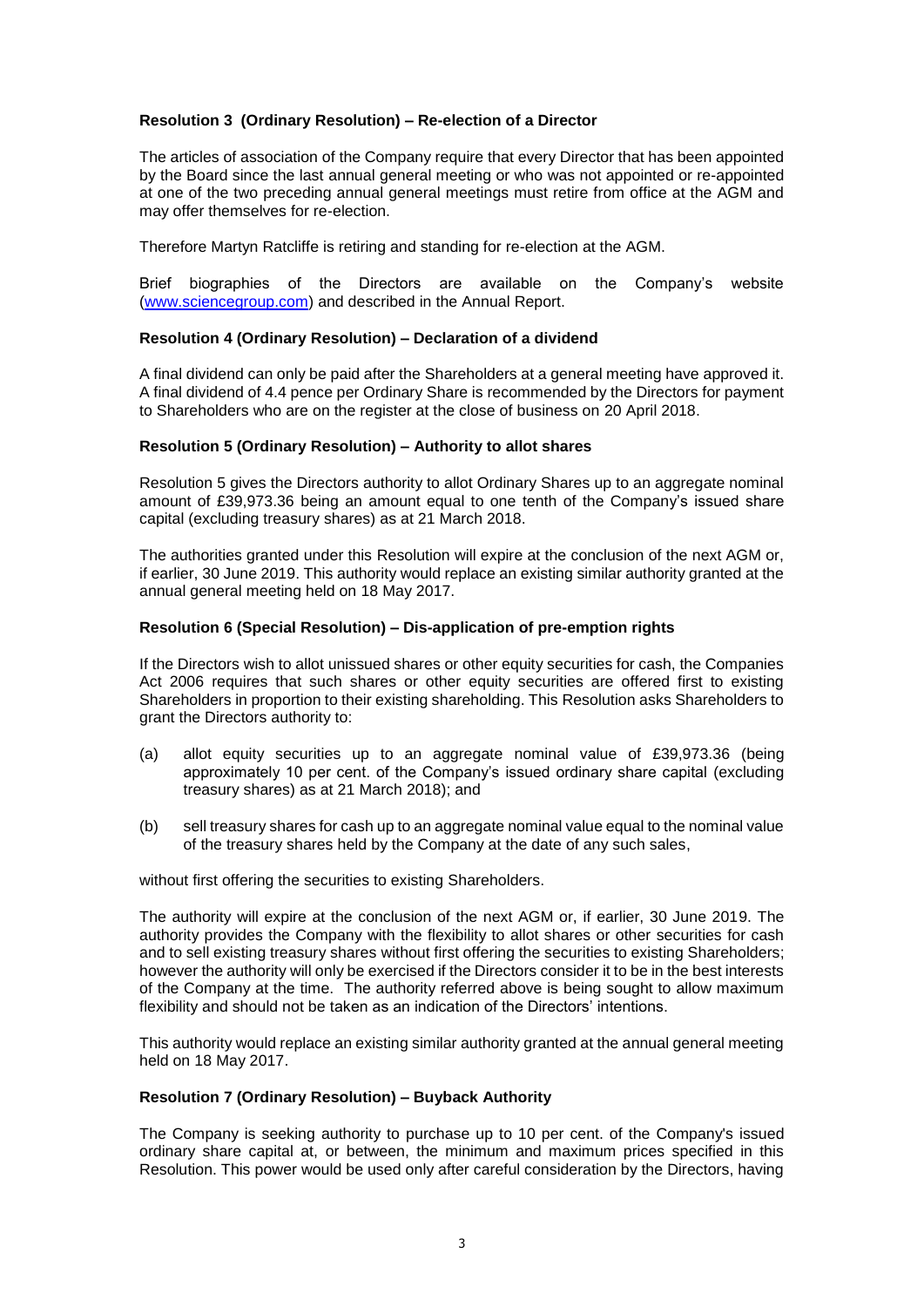taken into account market conditions prevailing at that time, the investment needs of the Company, its opportunities for expansion and its overall financial position. The Directors would exercise the authority to purchase Ordinary Shares only if they considered it to be in the best interest of Shareholders and if the purchase could be reasonably expected to result in an increase in earnings per share. The grant of this authority is conditional upon the passing of Resolution 8 below.

Under the Companies Act 2006, the Company is allowed to hold its own shares in treasury following a buyback instead of cancelling them. Such shares may be resold for cash or used for the purpose of employee share schemes but all rights attaching to them, including voting rights and any right to receive dividends, are suspended whilst they are held in treasury. Accordingly, if the Directors exercise the authority conferred by Resolution 7, the Company will have the option of holding these shares in treasury, rather than cancelling them.

The authority sought at the AGM will expire at the conclusion of the next annual general meeting of the Company or, if earlier, 30 June 2019.

#### **Resolution 8 (Ordinary Resolution of Independent Shareholders) – Panel Waiver in relation to Buyback Authority**

The authority granted under Resolution 7 is conditional on the passing of this Resolution. Rule 9 of the City Code stipulates, inter alia, that if (a) a person acquires, whether by a series of transactions over a period of time or not, an interest in shares which (taken together with shares in which persons acting in concert with him are interested) carry 30 per cent. or more of the voting rights of a company which is subject to the City Code; or (b) a person, together with persons acting in concert with him, is interested in shares which in the aggregate carry not less than 30 per cent. of the voting rights of such a company but does not hold shares carrying more than 50 per cent. of such voting rights and such person, or any person acting in concert with him, acquires an interest in any other shares which increases the percentage of the voting rights in which he is interested; such person will normally be required by the Panel to make a mandatory offer to shareholders of that company to acquire the balance of the equity share capital of that company not held by such person or group of persons acting in concert with him. An offer under Rule 9 must be in cash and at the highest price paid by the person required to make the offer or any person acting in concert with him for any interest in shares in the company during the twelve months prior to the announcement of the offer.

Under Rule 37 of the City Code, when a company purchases its own voting shares, any resulting increase in the percentage of shares carrying voting rights in which a person or group of persons acting in concert is interested will be treated as an acquisition for the purpose of Rule 9 (although a shareholder who is neither a director nor deemed to be acting in concert with a director will not normally incur an obligation to make an offer under Rule 9).

The aggregate shareholding interest of Martyn Ratcliffe in the Company as at 21 March 2018, being the last practicable date prior to the posting of the Circular, was 13,412,906 Ordinary Shares, representing 33.55 per cent. of the issued share capital of the Company (excluding treasury shares).

Martyn Ratcliffe's aggregate shareholding could be increased as a result of market purchases under the authority granted by the Buyback Resolution.

If the Company were to exercise the authority granted by the Buyback Resolution in full then the resulting reduction in the Company's issued share capital would increase the percentage voting rights of Martyn Ratcliffe to 37.28 per cent. (provided no shares are acquired from Martyn Ratcliffe pursuant to the buyback) of the issued share capital (excluding any shares held in treasury and assuming that there were no further issues of Ordinary Shares).

Following an application by the Independent Directors, the Panel has agreed, subject to the approval of the Waiver Resolution on a poll by Independent Shareholders at the AGM, to grant the Panel Waiver. The effect of the Panel Waiver, if approved by Independent Shareholders, would be that Martyn Ratcliffe would not be required to make a mandatory offer under Rule 9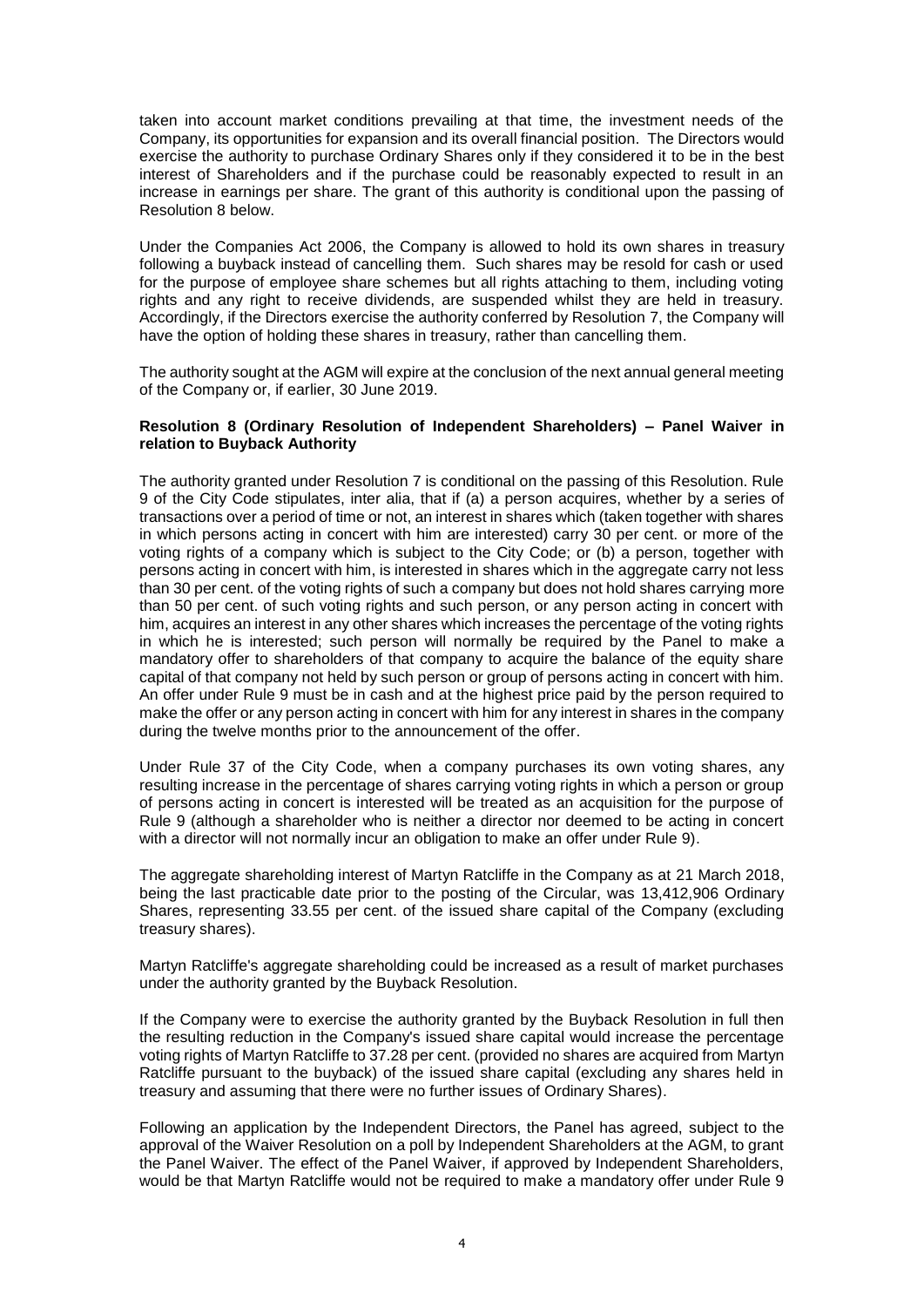of the City Code that would otherwise arise due to the increase in his aggregate holding resulting from the purchase by the Company of its own Ordinary Shares pursuant to the authority granted by the Buyback Resolution. The granting of the Waiver Resolution will not restrict Martyn Ratcliffe from making an offer for the Company.

The Waiver Resolution to approve the Panel Waiver is subject to the approval of the Independent Shareholders on a poll and each Independent Shareholder will be entitled to one vote for each Ordinary Share held.

#### **Intentions of Martyn Ratcliffe**

Martyn Ratcliffe has confirmed to the Company that he is not proposing, following any increase in his aggregate holding as a result of a purchase of Ordinary Shares by the Company pursuant to the Buyback Authority, to seek any change in the composition of the Board or in the general nature or any other aspect of the Company's business, including its continued admission to AIM.

Martyn Ratcliffe has confirmed that he does not have any intention to change the Company's business, R&D functions, the location and function of the Company's HQ, the locations of the Company's places of business, the Company's employment conditions, balance of skills and functions, and the continued employment of its employees and management (and those of its subsidiaries) associated with the exercise of the Buyback Authority nor will there be any redeployment of the fixed assets of the Company as a result of the exercise of the Buyback Authority.

Martyn Ratcliffe has not taken part in any decision of the Board relating to the Panel Waiver. Martyn Ratcliffe has confirmed his intention not to vote his Ordinary Shares on the Panel Waiver.

For the avoidance of doubt, nothing in these undertakings prevents the Board from continuing its normal course of business which may or may not include some of the items set out in this paragraph.

#### **Resolution 9 (Ordinary Resolution) – Amendment of PSP Scheme**

Resolution 9 seeks approval for the Company to amend the PSP Scheme as follows:

- (a) removal of the 3 month exercise period for vested options after termination of employment except in the exceptional circumstance when the employee has been unable to exercise share options during the period between resignation and termination due to the Company being in a closed period throughout that time. In such circumstances the Remuneration Committee of the Board would have discretion but not obligation to defer the lapse date of the options for up to 1 month following the end of the relevant closed period, such extension not exceeding 3 months following the employee's termination date;
- (b) the addition of an addendum to better align the PSP Scheme for United States employees with the intention of avoiding a potential unintended personal tax liability for individuals prior to exercise of any granted options;
- (c) in light of the geographical expansion of the Group, the Company anticipates that further amendments to the PSP Scheme will be required from time to time to take account of local tax, legal and regulatory requirements and restrictions in different jurisdictions. The Company seeks authorisation for the Remuneration Committee of the Board to make such further amendments to the PSP Scheme without specific approval Shareholder approval. Any such further amendments will be notified to Shareholders as soon as reasonably practicable; and
- (d) the addition of an addendum to introduce a long term enhanced executive incentive to enable the Remuneration Committee of the Board to grant more substantial share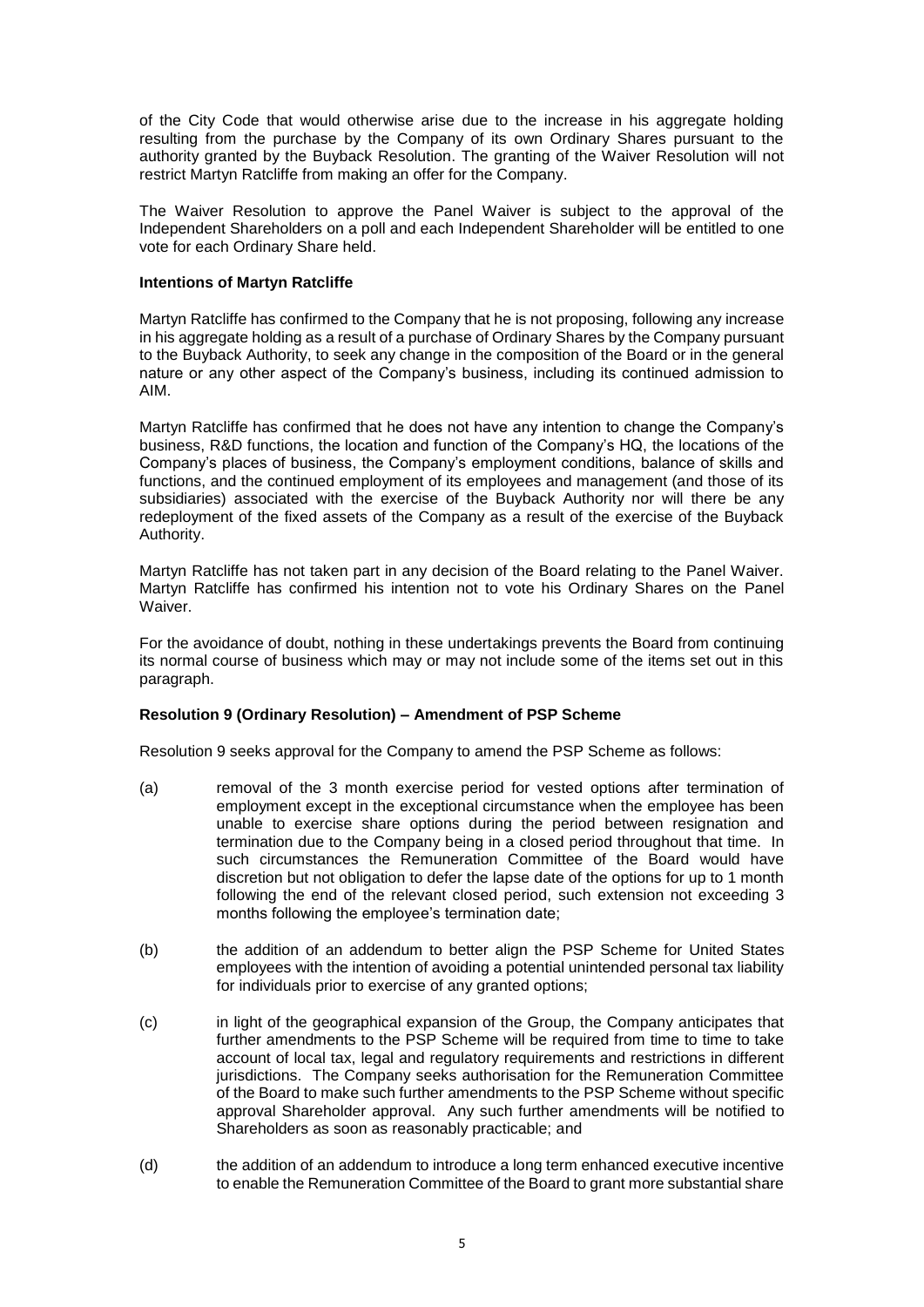options every 3 years to a small number of key senior managers of the Company at Executive Team, Managing Director or equivalent technical/operating level, but excluding any employee/manager holding 1.5% or more of the Company's issued share capital in shares or share options. It is proposed that grants of share options under this addendum will be incremental to the plan limit defined in the PSP Scheme. It is proposed that individual awards would be of between 50,000 and 250,000 options and would vest after 5 years with performance targets based on share price appreciation. The maximum aggregate award amount at a single grant issue under this addendum would be 1.2 million options. It is proposed that grants under this addendum will be incremental to the maximum number of options that may be granted and individual limits on options that may be granted as set out in the PSP Scheme, and that each future grant under this addendum would also require specific Shareholder approval.

These amendments will not affect share options granted prior to the approval of the amendments.

A copy of the PSP Scheme rules and proposed amendments will be available for inspection during normal business hours on any weekday (except Saturdays, Sundays and public holidays) at the offices of Numis Securities Limited at The London Stock Exchange Building, 10 Paternoster Square, London, EC4M 7LT and on the Company's website [\(www.sciencegroup.com\)](http://www.sciencegroup.com/) from the date of this Circular until the conclusion of the AGM, and at the AGM itself.

## **Resolution 10 (Ordinary Resolution) – Exceptional grants of share options**

As anticipated at the time of the Company's acquisition of the Technology Sciences Group companies, the Company intends to make exceptional grants of up to 400,000 options under the PSP Scheme in relation to the acquisition. Resolution 10 seeks approval for these grants of share options to be incremental to the plan limit defined in the PSP Scheme.

Resolution 10 also seeks approval for the award of up to a maximum of 1.2 million share options under the EEI Addendum for 2018. It is proposed that, subject to the terms of the EEI Addendum, 50% of each award would vest based on the Company achieving a share price target of £3.30, and that the remaining 50% of each award would vest based on the Company achieving a share price target of £4.40, with pro-rata vesting between these two figures.

#### **Resolution 11 (Ordinary Resolution) – Change to annual limit on share option awards**

The Company announced in 2016 that the Remuneration Committee of the Board had determined that, in normal circumstances, the aggregate number of options granted under a Share Option Scheme in any year should not exceed 1% of the Company's issued share capital. With the expansion of the Group, this limit may not be sufficient to provide an adequate incentive/retention tool for the enlarged employee base. Resolution 11 therefore seeks approval to increase this annual aggregate limit to the lesser of 1.5% of the Company's issued share capital and 600,000 options (awards under the EEI Addendum and other exceptional grants of share options will be outside this limit).

#### **Action to be taken**

Shareholders will find enclosed a Form of Proxy for use in connection with the AGM. Whether or not Shareholders intend to be present at the AGM, they are requested to complete and return the Form of Proxy as soon as possible and, in any event, so as to be received by Equiniti Limited, Aspect House, Spencer Road, Lancing, West Sussex BN99 6DA not later than 9 a.m. on 17 April 2018. The Form of Proxy can be posted free of charge from inside the United Kingdom.

Completion of a Form of Proxy does not prevent you from attending the AGM and voting in person.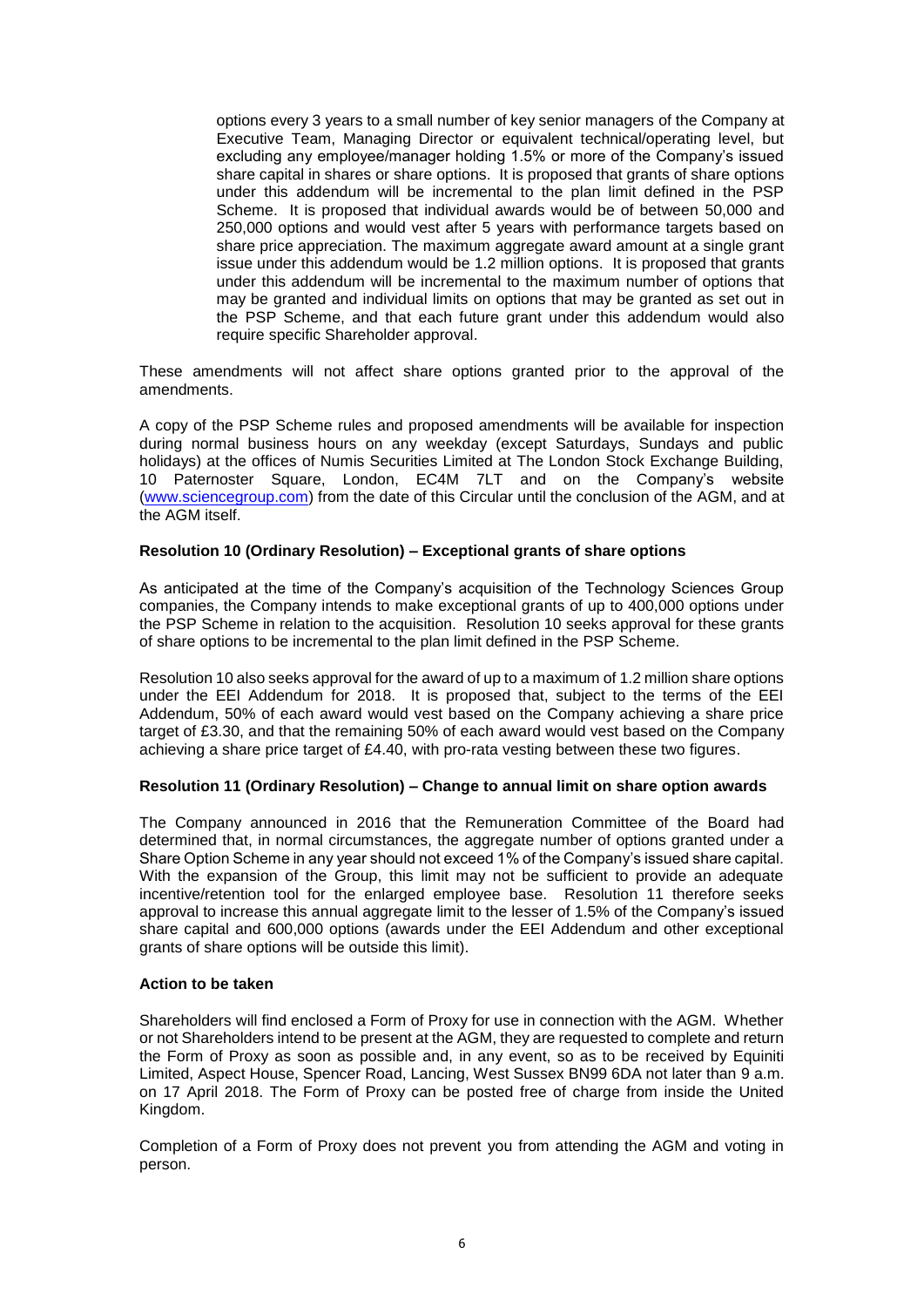### **Recommendation**

The Board considers that the Resolutions are in the best interests of Shareholders as a whole (save that Martyn Ratcliffe has not taken part in any decision of the Board relating to the Panel Waiver).

Accordingly, the Board unanimously recommends that Shareholders vote in favour of Resolutions 1 to 7 and 9 to 11 to be proposed at the Annual General Meeting as they intend to do in respect of their own beneficial holdings of Ordinary Shares which on 21 March 2018 (the latest practicable date prior to the publication of this document) amounted in aggregate to 13,847,906 Ordinary Shares, representing approximately 34.64 per cent. of the current issued ordinary share capital of Science Group (excluding treasury shares). It should be emphasised that Resolution 7 is conditional upon the approval of Resolution 8.

Further, the Independent Directors (which exclude Martyn Ratcliffe), who have been so advised by Numis, consider that Resolution 8 is in the best interests of the Independent Shareholders and the Company as a whole. In providing its advice to the Independent Directors, Numis has taken into account the Independent Directors' commercial assessments. Accordingly, the Independent Directors unanimously recommend that Shareholders vote in favour of Resolution 8 to be proposed at the Annual General Meeting as they intend to do in respect of their own beneficial holdings of Ordinary Shares which on 21 March 2018 (the latest practicable date prior to the publication of this document) amounted in aggregate to 435,000 Ordinary Shares, representing approximately 1.09 per cent. of the current issued ordinary share capital of Science Group (excluding treasury shares).

Yours faithfully

**Martyn Ratcliffe**

Chairman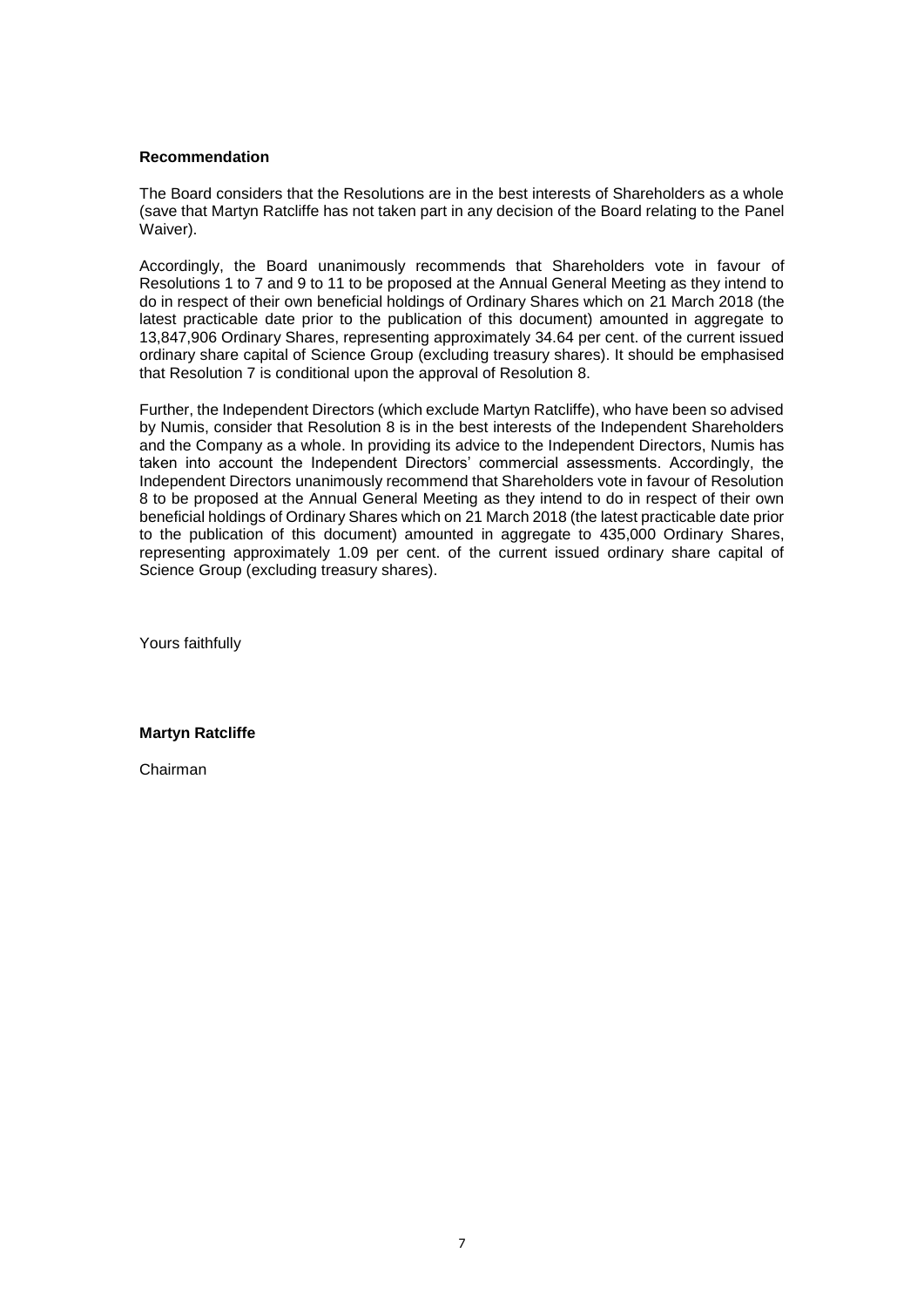## **ADDITIONAL INFORMATION**

#### **1 Responsibility**

The Directors, whose names appear in paragraph 2 below, accept responsibility for the information contained in this document, other than that representing the recommendation relating to the Panel Waiver for which the Independent Directors accept responsibility. To the best of the knowledge and belief of the Directors and, in respect of the recommendation relating to the Panel Waiver, the Independent Directors, (who have taken all reasonable care to ensure that such is the case) the information contained in this document is in accordance with the facts and does not omit anything likely to affect the import of such information.

Martyn Ratcliffe accepts responsibility for the information about himself contained in this document. To the best of the knowledge and belief of Martyn Ratcliffe (who has taken all reasonable care to ensure that such is the case) the information about Martyn Ratcliffe contained in this document is in accordance with the facts and does not omit anything likely to affect the import of such information.

#### **2 Directors**

2.1 The Directors of Science Group and their principal functions are:

| <b>Name</b>           | <b>Position</b>             |
|-----------------------|-----------------------------|
| Martyn Ratcliffe      | Chairman                    |
| Rebecca Hemsted       | <b>Finance Director</b>     |
| Michael Lacey-Solymar | Senior Independent Director |
| David Courtley        | Non-executive Director      |

2.2 The registered office of Science Group, and the business address of each of the Directors of Science Group, is Harston Mill, Royston Road, Harston, Cambridge, Cambridgeshire CB22 7GG. Science Group was incorporated in England and Wales on 17 March 2008 with registered number 6536543.

## **3 Martyn Ratcliffe**

- 3.1 Martyn Ratcliffe was appointed Chairman on 15 April 2010 following his investment in Science Group. He was Chairman of Microgen plc from 1998 to 2016 and Chairman of RM plc from 2011 to 2013. He was previously Senior Vice President of Dell Computer Corporation responsible for EMEA. He has a degree in Physics from the University of Bath and an MBA from City University (now Cass Business School), London.
- 3.2 The business address of Martyn Ratcliffe for the purposes of this document is that of the Company.

## **4 Interests and Dealings**

4.1 As at the close of business on 21 March 2018 (being the last practicable date prior to the publication of this document), the interests of Martyn Ratcliffe and the Independent Directors and their immediate families, and the interests of persons connected with them (within the meaning of sections 252 to 255 of the Companies Act 2006) in the issued share capital of the Company (excluding interests under the Share Option Schemes), were as set out below: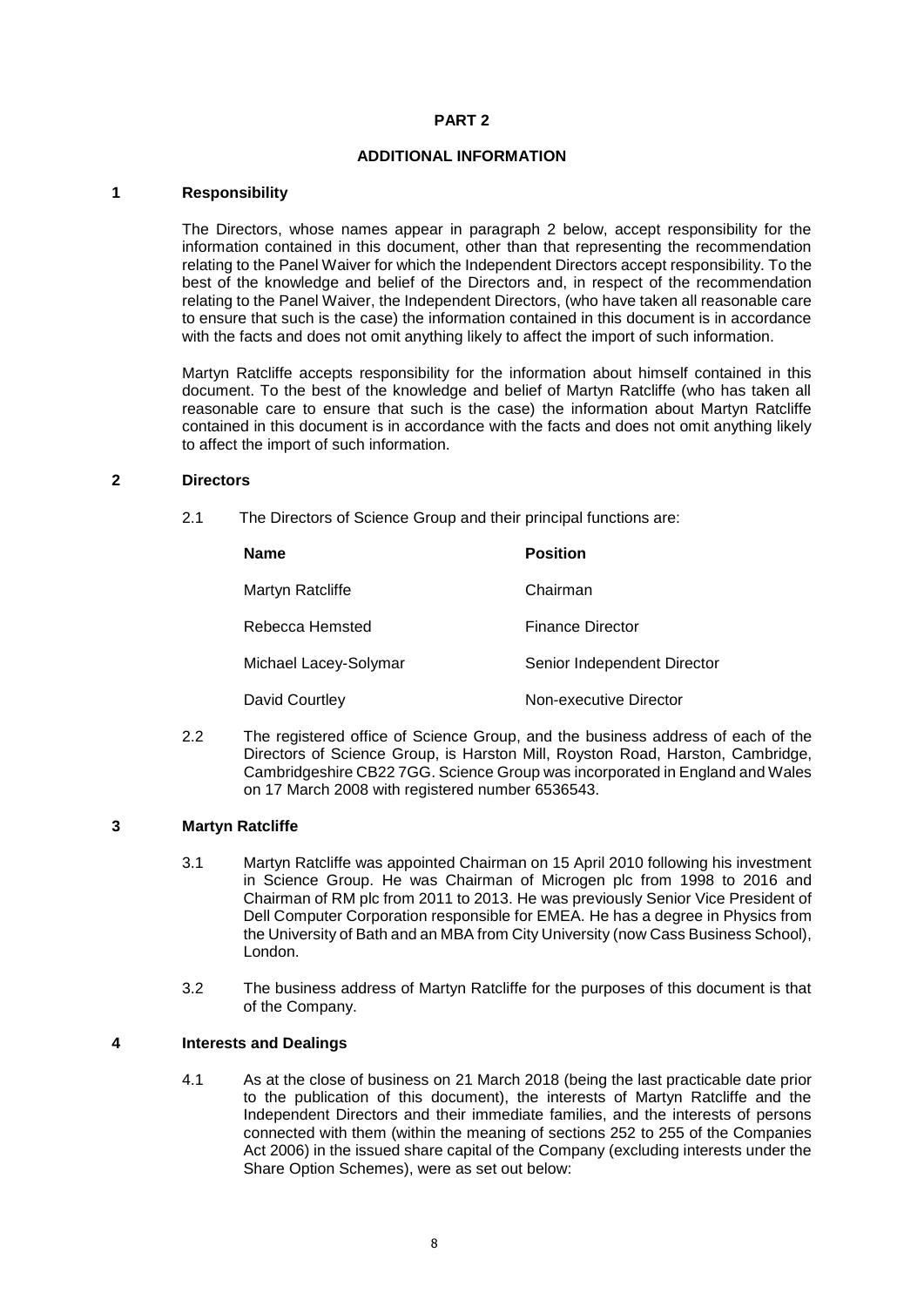| <b>Name</b>           | <b>Number of Ordinary Shares</b> |
|-----------------------|----------------------------------|
| Martyn Ratcliffe      | 13,412,906                       |
| Rebecca Archer        | 60,000                           |
| David Courtley        | 375,000                          |
| Michael Lacey-Solymar |                                  |

4.2 As at 21 March 2018 (the latest practicable date prior to the publication of this document), the interests of Martyn Ratcliffe and the Independent Directors in options and awards under the Share Option Schemes were as follows:

| Name of<br>holder            | Date of<br>grant | <b>Share</b><br><b>Scheme</b> | <b>Exercise</b><br>price<br>(pence) | <b>Exercise</b><br>period    | <b>Number</b><br>оf<br>Ordinary<br><b>Shares</b> |
|------------------------------|------------------|-------------------------------|-------------------------------------|------------------------------|--------------------------------------------------|
| Martyn<br>Ratcliffe          |                  |                               |                                     |                              |                                                  |
| Rebecca<br>Hemsted           | 3 Sept<br>2015   | <b>PSP Scheme</b>             | 1.0 pence                           | 3 Sept 2018 -<br>3 Sept 2025 | 25,000                                           |
|                              | 12 Aug<br>2016   | <b>PSP Scheme</b>             | 1.0 pence                           | 12 Aug 2019 -<br>12 Aug 2026 | 25,000                                           |
|                              | 6 Sep<br>2017    | <b>PSP Scheme</b>             | 1.0 pence                           | 6 Sep 2020 -<br>6 Sep 2027   | 25,000                                           |
| David<br>Courtley            |                  |                               |                                     |                              |                                                  |
| Michael<br>Lacey-<br>Solymar |                  |                               |                                     |                              |                                                  |

4.3 The table below sets out the Ordinary Shares purchased by the Company through Numis between 19 April 2017 and 21 March 2018 (being the latest practicable date prior to the date of this document).

| Date of purchase | Number of<br><b>Ordinary Shares</b><br>purchased | <b>Highest</b><br><b>Price</b> | Lowest<br><b>Price</b> | Average<br><b>Price</b> |
|------------------|--------------------------------------------------|--------------------------------|------------------------|-------------------------|
| 15 March 2018    | 40.000                                           | 212 <sub>p</sub>               | 212 <sub>p</sub>       | 212p                    |
| 16 March 2018    | 40.000                                           | 212 <sub>p</sub>               | 212 <sub>p</sub>       | 212 <sub>p</sub>        |
| 19 March 2018    | 5,000                                            | 208 <sub>p</sub>               | 208 <sub>p</sub>       | 208p                    |

4.4 Other than as disclosed in this paragraph 4, during the period of twelve months immediately prior to the date of this document, there have been no dealings in relevant securities nor have any relevant securities been borrowed or lent by the Company or Martyn Ratcliffe or the Independent Directors (or their immediate families or persons connected with them).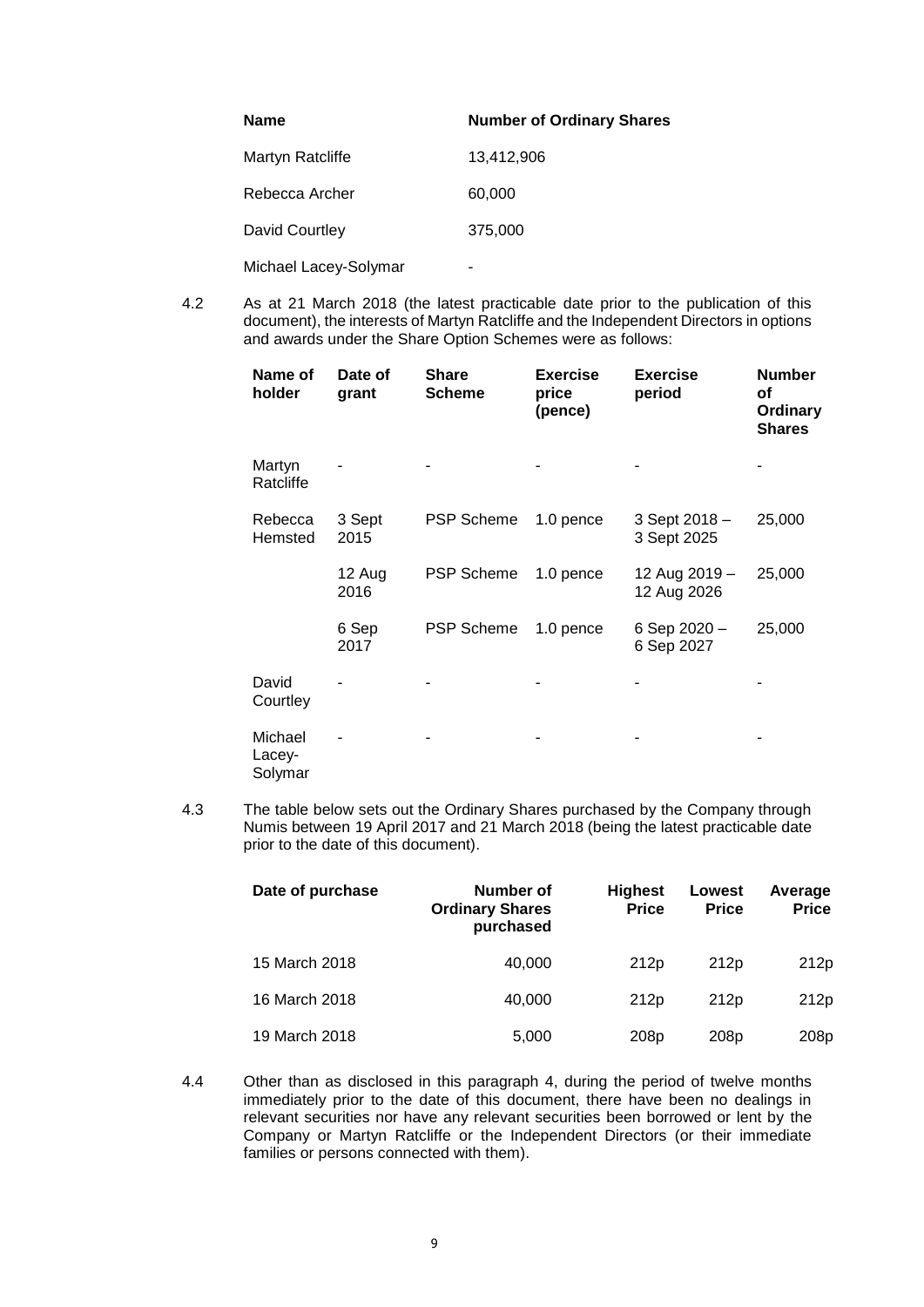- 4.5 Other than as disclosed in this paragraph 4, neither Martyn Ratcliffe, nor any Independent Director, nor any person acting in concert with the Company or Martyn Ratcliffe or the Independent Directors, no pension fund of the Company, no employee benefit trust of the Company or any connected advisers to anyone acting in concert with the Company, or any person controlling, controlled by or under the same control as any such connected advisers (other than an exempt principal trader or an exempt fund manager) is interested in any relevant securities or has a short position (whether conditional or absolute), any agreement to sell or any delivery obligation or right to require another person to purchase or take delivery of or in any Ordinary Share.
- 4.6 Any market or off market purchases of relevant securities by the Company would be made from the Company's distributable reserves and there are no financing arrangements in place. As such, there is no arrangement relating to the purchase of relevant securities where the payment of interest on, repayment of or security for any liability (contingent or otherwise) is dependent to any significant extent on the business of the Company.
- 4.7 In this paragraph 4 references to:
	- (i) "control" means a holding, or aggregate holdings, of shares carrying 30 per cent. or more of the voting rights attributable to the share capital of a company which are currently exercisable at a general meeting, irrespective of whether or not the holding(s) give(s) de facto control; and
	- (ii) "relevant securities" means Ordinary Shares and securities convertible into, rights to subscribe for, derivatives referred to, short positions (including a short position under a derivative) and options (including traded options) in respect of, Ordinary Shares.

### **5 Major interests in shares**

As at 21 March 2018 (being the latest practicable date prior to the date of this document) the Company is aware of the following existing Shareholders (other than any Director or member of senior management) who by virtue of the notifications made to it pursuant to the Act and/or the Disclosure and Transparency Rules, are interested, directly or indirectly, in 3 per cent. or more of the Company's issued share capital:

|                                    | As at 21 March 2018                 |                                       |  |  |
|------------------------------------|-------------------------------------|---------------------------------------|--|--|
| <b>Name</b>                        | Number of<br><b>Ordinary Shares</b> | <b>Percentage of voting</b><br>rights |  |  |
| <b>Canaccord Genuity Group Inc</b> | 6,800,979                           | 17.01%                                |  |  |
| <b>Ruffer LLP</b>                  | 4,198,487                           | 10.60%                                |  |  |
| <b>Otus Capital Management</b>     | 1,986,998                           | 4.97%                                 |  |  |
| Miton Asset Management Limited     | 1,943,359                           | 4.86%                                 |  |  |
| Charles Stanley & Co Limited       | 1,409,990                           | 3.53%                                 |  |  |

# **6 Service contracts and letters of appointment of the Directors**

#### 6.1 **Directors**

Each Director has a service agreement or letter of appointment with Science Group. The terms are set out below: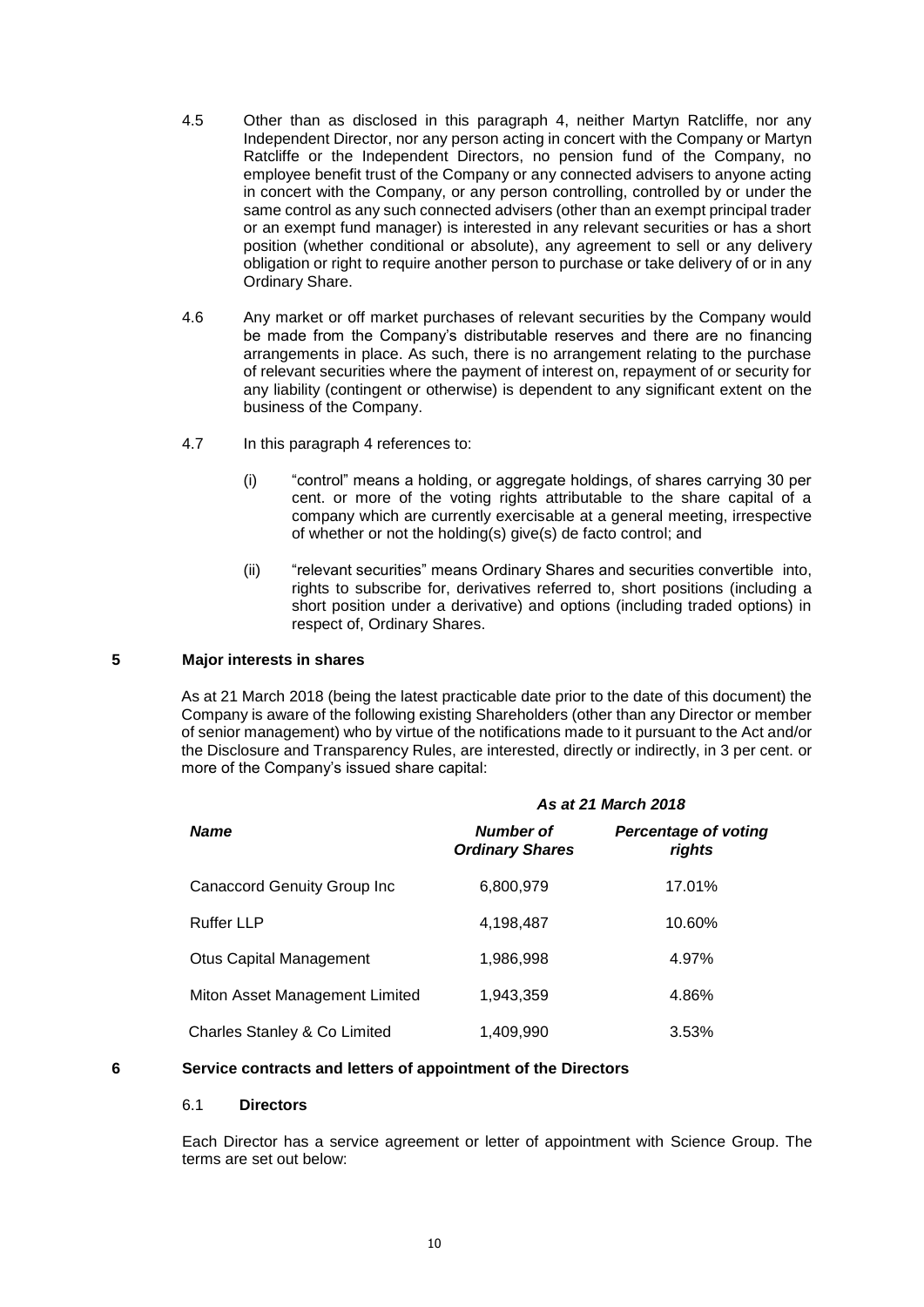- (i) Martyn Ratcliffe was appointed by the Company as Chairman of the Board of the Company pursuant to a letter of appointment which was entered into with effect from 15 April 2010 between the Company and Martyn Ratcliffe which is subject to termination by either party by giving not less than six months' notice in writing. As at the date of this document, Martyn Ratcliffe is entitled to annual fees of £385,000. Mr Ratcliffe does not receive any employee benefits and does not participate in the Company's executive bonus scheme.
- (ii) Rebecca Hemsted has entered into a service contract with the Company dated 1 February 2014, which is subject to termination upon six months' notice by either party. The agreement provides for membership of a private medical insurance scheme, permanent health insurance, life assurance cover and pension contributions. As at the date of this document, Ms Hemsted's annual salary is £165,000. As at the date of this document, Ms Hemsted is entitled to participate in the Company's executive bonus scheme under which an amount of up to 30 per cent of her base salary is payable for "on target" performance. The criteria for the bonus scheme are set by, and any payments under the bonus scheme are subject to the approval of, the Company's remuneration committee.
- (iii) David Courtley was re-appointed by the Company as a non-executive director pursuant to a letter of appointment which was entered into with effect from 15 April 2016 between the Company and David Courtley for a period of three years, which will automatically renew for further, consecutive periods of 3 years up to an aggregate of 9 years, subject to termination by either party by giving not less than three months' notice in writing. David Courtley is entitled to annual fees of £40,000.
- (iv) Michael Lacey-Solymar was re-appointed by the Company as a nonexecutive director pursuant to a letter of appointment which was entered into with effect from 11 October 2015 between the Company and Michael Lacey-Solymar for a period of 3 years, which will automatically renew for further, consecutive periods of 3 years up to an aggregate of 9 years, subject to termination by either party by giving not less than 3 months' notice in writing. Michael Lacey-Solymar is entitled to annual fees of £40,000.
- 6.2 Save as disclosed above, there are no service contracts or letters of appointment in force between any Director or proposed director of Science Group and Science Group or any of its Subsidiaries and no such contract, save as disclosed above, has been entered into or amended during the last six months preceding the date of this document.
- 6.3 Save as mentioned in paragraph 6, there are no entitlements to commissions, profit sharing arrangements or any other specific compensation payments under the Directors' service agreements or letters of appointment.

## **7 General**

- 7.1 There is no agreement, arrangement or understanding (including any compensation arrangement) between Martyn Ratcliffe and any of the Independent Directors, recent Directors, Independent Shareholders or recent Shareholders having any connection with or dependence upon the proposals set out in this document.
- 7.2 No agreement, arrangement or understanding exists whereby the Ordinary Shares acquired by the Company pursuant to the authority conferred by the Buyback Resolution will be transferred to any other person.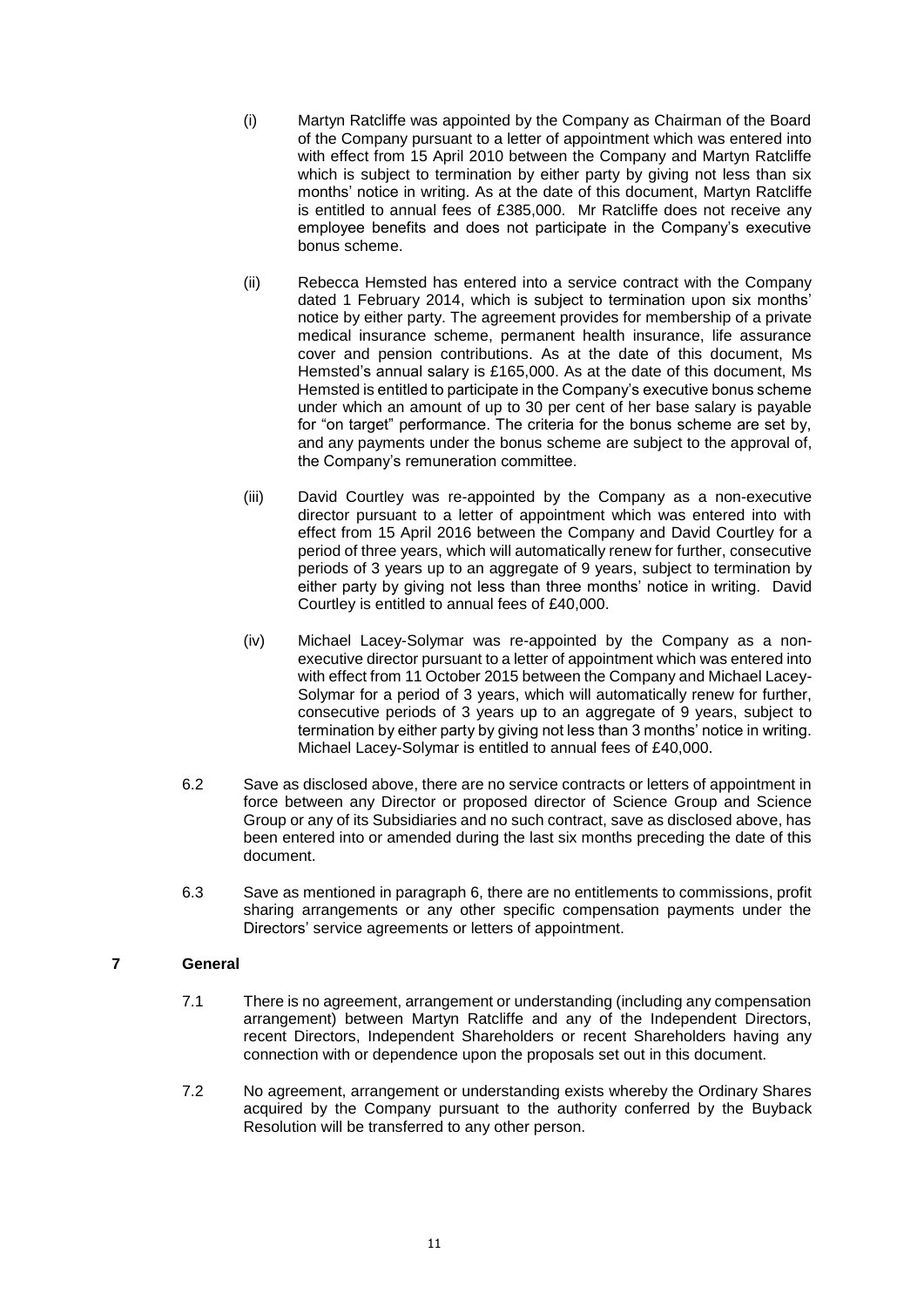7.3 There has been no significant change in the financial or trading position of the Company since 31 December 2017, being the date to which its most recent report and accounts were made up.

#### **8 Material contracts**

The following are the only contracts (other than contracts entered into by a member of the Group in the ordinary course of business) which are or may be material and which have been entered into by any member of the Group within the two years immediately preceding the date of this document:

- 8.1 On 5 September 2017, Science Group entered into an agreement to acquire 100% of the equity of Technology Sciences Group Inc, Technology Sciences (Europe) Limited (now called Technology Sciences Group Limited) and associated subsidiaries from Dentons Innovation Group US, LLC for an initial consideration of \$17.0 million and a deferred consideration of \$0.75 million payable in December 2019 subject to certain conditions.
- 8.2 On 13 September 2016, Sagentia Limited entered into a 10 year loan facility agreement with Lloyds Bank plc to borrow £15.0 million which is amortising by £1.0 million per annum over the term with the remaining £5.0 million repayable on expiry of the loan. The loan facility is secured solely on the Group's freehold properties at Harston, Cambridgeshire and Epsom, Surrey and, subject to Group net bank debt being less than £10.0 million, the loan is not subject to operating covenants.
- 8.3 On 13 September 2016, Sagentia Limited entered into four interest rate swaps with Lloyds Bank plc which are phased with varying duration and monetary values such that the effect is to fix the overall interest rate on the Group's loan facility at 3.5 per cent.

## **9 Market quotations**

Set out below are the closing middle market quotations for an Ordinary Share for the first dealing day of each of the six months immediately preceding the date of this document and for 21 March 2018 (being the last practicable date prior to the publication of this document):

| <b>Relevant Date</b> | <b>Share Price</b> |
|----------------------|--------------------|
| 2 October 2017       | 217.5p             |
| 1 November 2017      | 222.5p             |
| 4 December 2017      | 216.5p             |
| 2 January 2018       | 204.0p             |
| 1 February 2018      | 231.0p             |
| 1 March 2018         | 216.0p             |
| 21 March 2018        | 210.0p             |

## **10 Numis consent**

10.1 Numis consent

Numis has given and not withdrawn its consent to the issue of this document with the inclusion of its name in the form and context in which it appears.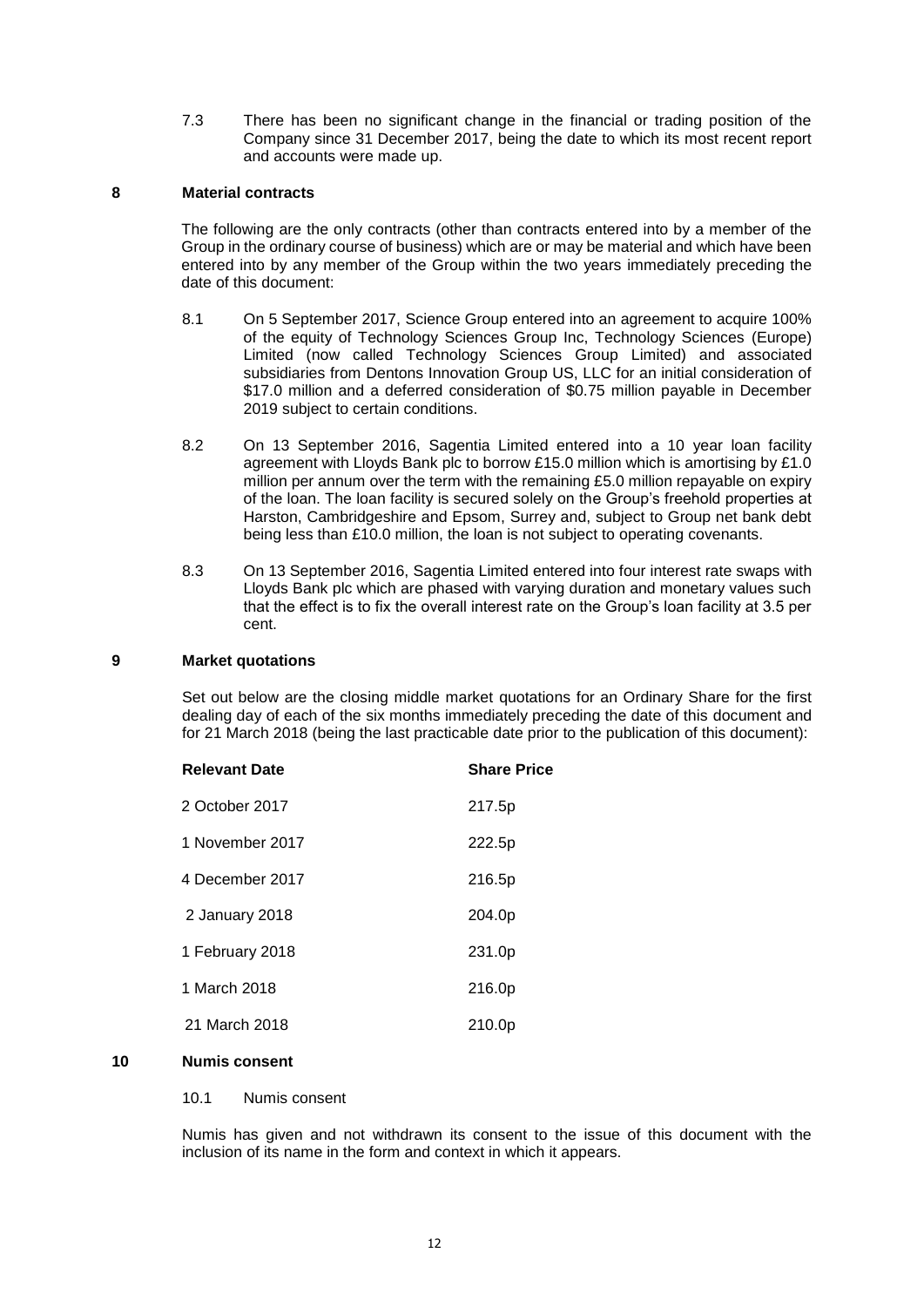#### 10.2 Numis relationships

Numis currently acts as nominated adviser and broker to the Company, of which Martyn Ratcliffe is Chairman. Save as disclosed in this paragraph, Numis has no other relationship, arrangement or understanding with Martyn Ratcliffe.

#### **11 Financial and other information**

The audited consolidated report and accounts of the Group for the year ended 31 December 2016 is available on the Company's website [\(http://www.sciencegroup.com/financial](http://www.sciencegroup.com/financial-reports/)[reports/\)](http://www.sciencegroup.com/financial-reports/) and incorporated into this document by reference.

The audited consolidated report and accounts of the Group for the year ended 31 December 2017 is enclosed with this Circular and incorporated into this document by reference.

The annual reports are available on and can be printed from the Company's website in "readonly" format. The Company Secretary will provide within two Business Days, without charge, to each person to whom a copy of this document has been delivered, upon their written or verbal request, a copy of any documents incorporated by reference in this document.

Requests for copies of any such document should be directed to the Company Secretary on the details below:

Company Secretary Science Group plc Harston Mill Harston **Cambridge** CB22 7GG

+44 (0) 1223 875 200

Copies of any documents incorporated by reference in this document will not be provided to Shareholders or other recipients of this document unless such a request is made.

#### **12 Documents available for inspection**

Copies of the following documents are available for inspection during usual business hours on any weekday (Saturdays, Sundays and public holidays excepted) at Harston Mill, Royston Road, Harston, Cambridge CB22 7GG and at [www.sciencegroup.com](http://www.sciencegroup.com/) from the date of this document until the date of the AGM and at the AGM from 15 minutes prior to its commencement until its conclusion:

- (i) the Articles;
- (ii) the published audited consolidated accounts of Science Group for the two financial years ended 31 December 2016 and 31 December 2017;
- (iii) the service contracts and letters of appointment referred to in paragraph 6 above;
- (iv) a copy of the PSP Scheme rules and a document showing the amendments proposed for approval by Resolution 9 in the Notice of Annual General Meeting;
- (v) the written consent of Numis referred to in paragraph 10 above; and
- (vi) this document.

Dated 23 March 2018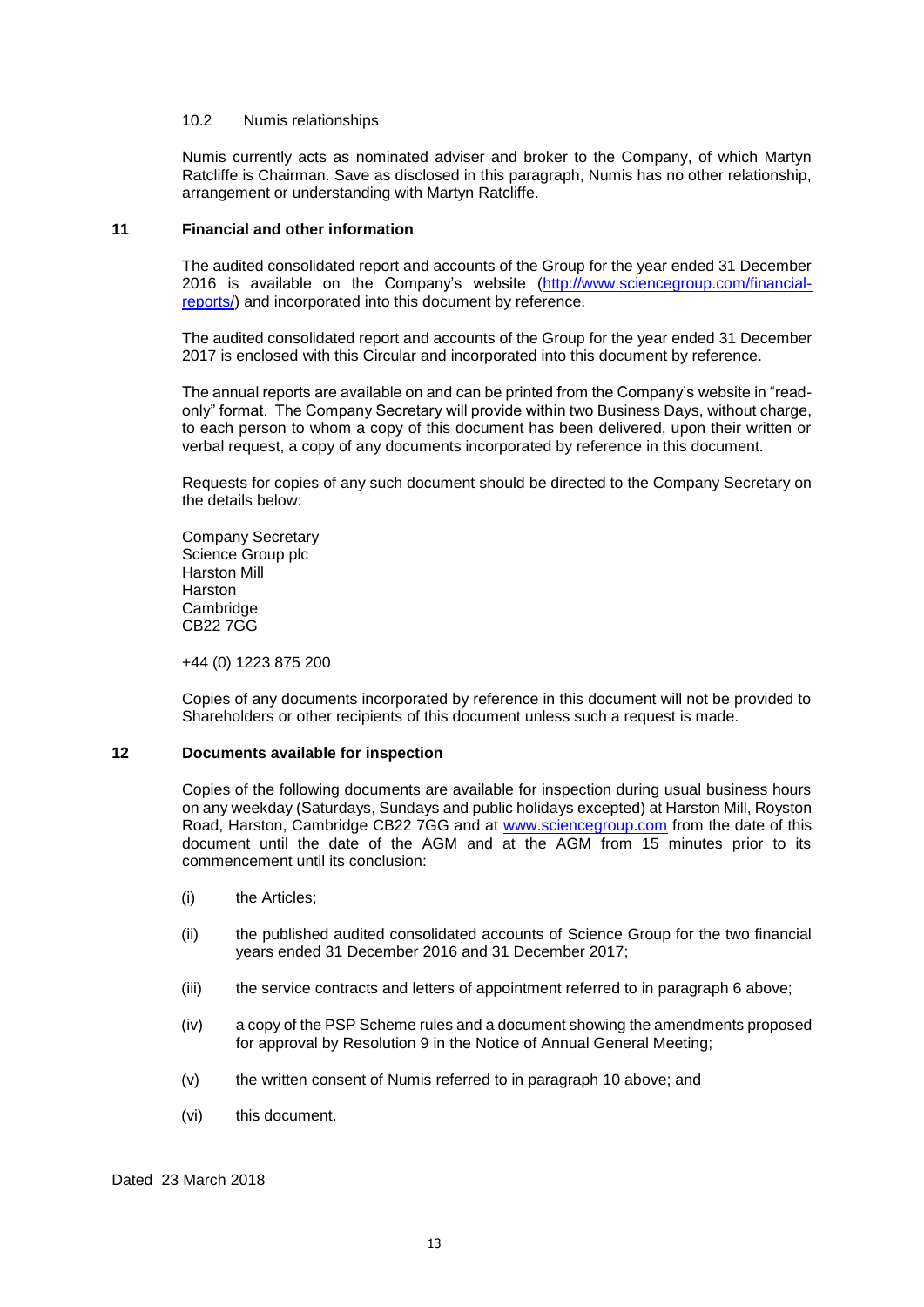## **DEFINITIONS**

The following definitions apply throughout this document and the accompanying Form of Proxy unless the context requires otherwise:

| Act                                            | the Companies Act 2006, as amended                                                                                                                                                                            |
|------------------------------------------------|---------------------------------------------------------------------------------------------------------------------------------------------------------------------------------------------------------------|
| <b>AIM</b>                                     | AIM, a market operated by London Stock Exchange                                                                                                                                                               |
| <b>Annual General Meeting or</b><br><b>AGM</b> | the annual general meeting of Science Group to be held at 48-49 St<br>James's Street, London, SW1A 1JT at 9 a.m. on 19 April 2018,<br>notice of which is set out at the end of this document                  |
| <b>Annual Report</b>                           | audited annual report and financial statements of the Company for<br>the year ended 31 December 2017                                                                                                          |
| <b>Approved Scheme</b>                         | the Company's approved executive share option scheme                                                                                                                                                          |
| <b>Articles</b>                                | the articles of association of the Company as in force from time to<br>time                                                                                                                                   |
| <b>Board or Science Group</b><br><b>Board</b>  | the board of directors of Science Group                                                                                                                                                                       |
| <b>Business Day</b>                            | a day other than a Saturday or Sunday or public holiday in England<br>and Wales on which banks are open in London for general<br>commercial business                                                          |
| <b>Buyback Authority</b>                       | the general authority to make market purchases being sought in the<br><b>Buyback Resolution</b>                                                                                                               |
| <b>Buyback Resolution</b>                      | the Resolution numbered 7 to be proposed at the Annual General<br>Meeting                                                                                                                                     |
| <b>Circular</b>                                | this circular to Shareholders                                                                                                                                                                                 |
| <b>City Code or Takeover Code</b>              | the City Code on Takeovers and Mergers                                                                                                                                                                        |
| <b>Company or Science Group</b>                | Science Group plc, incorporated in England & Wales with<br>registration number 06536543 and whose registered office is at<br>Harston Mill, Royston Road, Harston, Cambridge, United Kingdom<br><b>CB227GG</b> |
| <b>Directors</b>                               | the directors of the Company listed in paragraph 2.1 of Part 2 of this<br>document                                                                                                                            |
| <b>EEI Addendum</b>                            | the long term enhanced executive incentive addendum to the PSP<br>Scheme                                                                                                                                      |
| Form of Proxy                                  | the form of proxy accompanying this document to be used in<br>connection with the Annual General Meeting                                                                                                      |
| Group                                          | Science Group and its Subsidiaries from time to time                                                                                                                                                          |
| <b>Independent Directors</b>                   | the Directors other than Martyn Ratcliffe                                                                                                                                                                     |
| <b>Independent Shareholders</b>                | the Shareholders other than Martyn Ratcliffe                                                                                                                                                                  |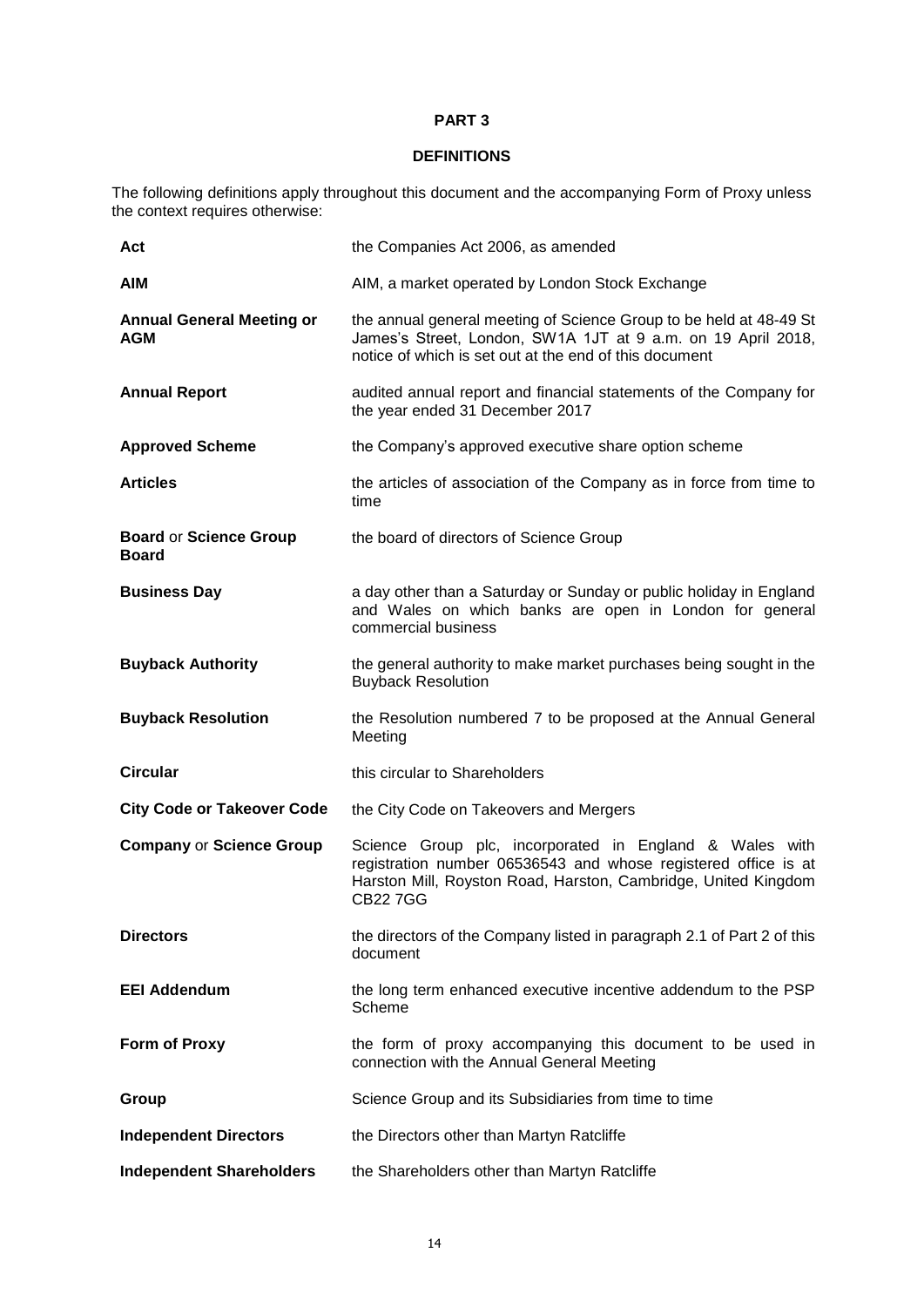| <b>London Stock Exchange</b>                      | London Stock Exchange plc                                                                                                                                                                                                                    |
|---------------------------------------------------|----------------------------------------------------------------------------------------------------------------------------------------------------------------------------------------------------------------------------------------------|
| <b>Notice of Annual General</b><br><b>Meeting</b> | the notice of the Annual General Meeting which appears at the end<br>of this document                                                                                                                                                        |
| <b>Numis</b>                                      | <b>Numis Securities Limited</b>                                                                                                                                                                                                              |
| <b>Ordinary Shares</b>                            | the ordinary shares of 1 penny each in Science Group                                                                                                                                                                                         |
| Panel                                             | the Panel on Takeovers and Mergers                                                                                                                                                                                                           |
| <b>Panel Waiver</b>                               | the waiver by the Panel, subject to approval by Independent<br>Shareholders voting on a poll, of the obligations under Rule 9 of the<br>City Code in respect of Martyn Ratcliffe in connection with the<br>exercise of the Buyback Authority |
| pounds sterling or £                              | the lawful currency of the United Kingdom                                                                                                                                                                                                    |
| <b>PSP Scheme</b>                                 | the Company's performance share plan scheme                                                                                                                                                                                                  |
| <b>Resolutions</b>                                | the resolutions to be proposed at the Annual General Meeting as set<br>out in the Notice of Annual General Meeting                                                                                                                           |
| <b>Share Option Schemes</b>                       | the Approved Scheme and the Unapproved Scheme and the PSP<br>Scheme                                                                                                                                                                          |
| <b>Shareholders</b>                               | holders of Ordinary Shares from time to time                                                                                                                                                                                                 |
| <b>Subsidiaries</b>                               | subsidiaries, interpreted in accordance with section 1159 of the Act                                                                                                                                                                         |
| <b>Unapproved Scheme</b>                          | the Company's unapproved executive share option scheme                                                                                                                                                                                       |
| <b>Waiver Resolution</b>                          | the Resolution numbered 8 concerning the waiver of obligations<br>under Rule 9 of the City Code to be proposed at the Annual General<br>Meeting in relation to the Buyback Authority                                                         |

References to time in this document are to London time, unless otherwise stated.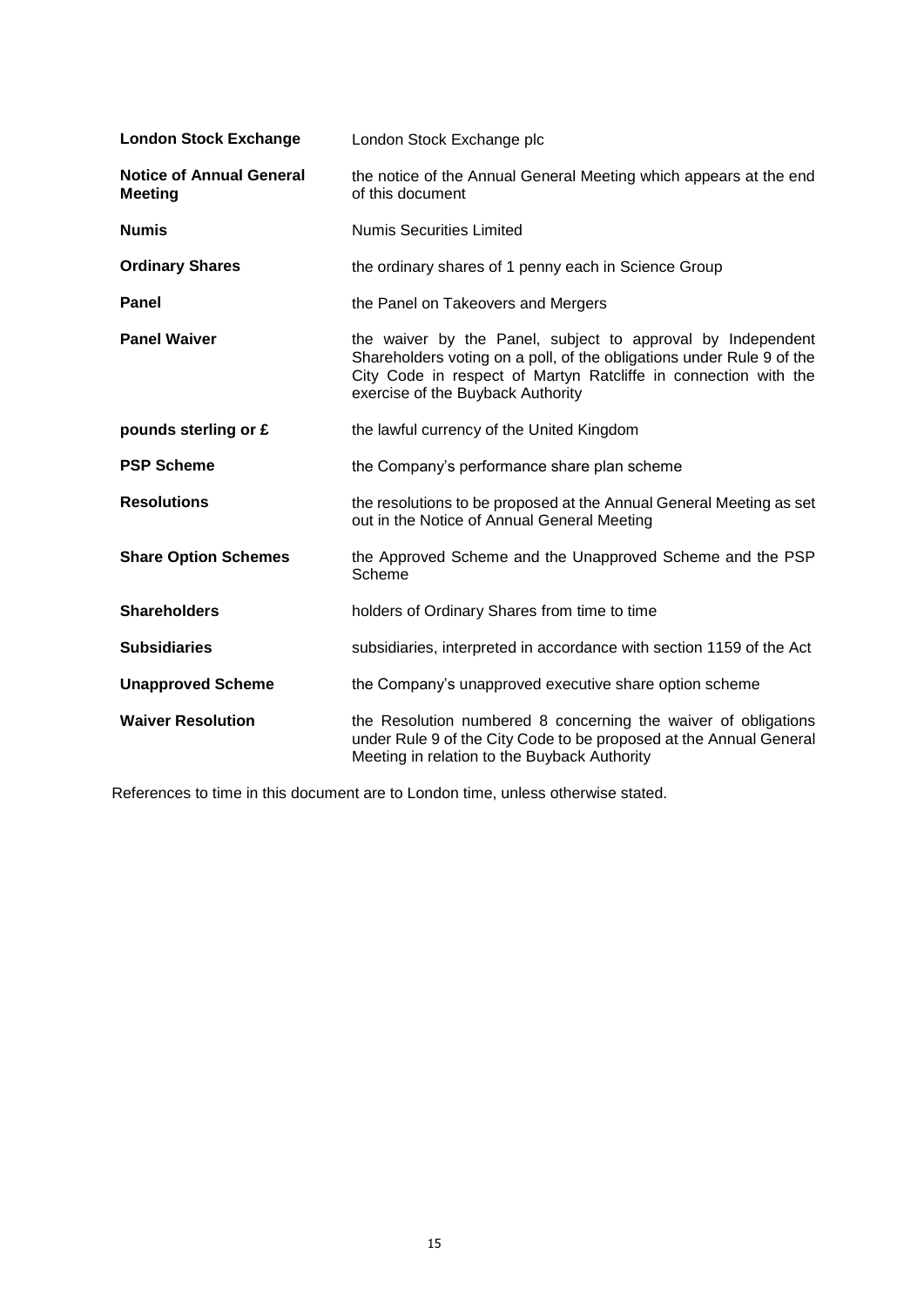## **SCIENCE GROUP PLC**

(incorporated and registered in England and Wales with number 06536543) **(the "Company")**

## **NOTICE OF ANNUAL GENERAL MEETING**

Notice is hereby given that an Annual General Meeting of the Company will be held at 48-49 St James's Street, London, SW1A 1JT at 9 a.m. on 19 April 2018 for the purpose of considering and, if thought fit, passing the following resolutions, in the case of Resolutions 1 to 5 and 7 to 11 as Ordinary Resolutions (Resolution 8 being taken on a poll) and, in the case of Resolution 6 as a Special Resolution.

## **ORDINARY RESOLUTION**

**1 THAT** the Company's Annual Report and Financial Statements for the year ended 31 December 2017 be received and adopted.

## **ORDINARY RESOLUTION**

**2 THAT** KPMG LLP are re-appointed as auditor of the Company pursuant to section 489 of the Companies Act 2006 (the "**Act**") to hold office until the end of the next general meeting at which accounts are laid before the members of the Company and that the Directors are hereby authorised to set the auditors' remuneration.

## **ORDINARY RESOLUTION**

**3 THAT** Martyn Ratcliffe be re-elected as a Director of the Company.

#### **ORDINARY RESOLUTION**

**4 THAT** a final dividend of 4.4 pence per ordinary share be declared payable to the Shareholders on the register of members of the Company at the close of business on 20 April 2018.

#### **ORDINARY RESOLUTION**

- **5 THAT** in substitution for all subsisting authorities to the extent unused, the Directors be and they are hereby generally and unconditionally authorised in accordance with section 551 of the Act, to exercise all the powers of the Company to allot relevant securities (as defined below) up to an aggregate nominal amount of £39,973.36 comprising equity securities (as defined in section 560 of the Act) and provided that:
	- (a) the authority hereby conferred shall (unless previously renewed or revoked) expire at the end of the next Annual General Meeting of the Company or, if earlier, 30 June 2019; save that
	- (b) the Company may before such expiry make an offer or agreement which would or might require relevant securities (as so defined) to be allotted after such expiry and the Directors may allot relevant securities (as so defined) in pursuance of such an offer or agreement as if the authority conferred hereby had not expired.

For the purposes of this resolution, "relevant securities" means:

- shares in the Company other than shares allotted pursuant to:
	- an employee share scheme (as defined by section 1166 of the Act);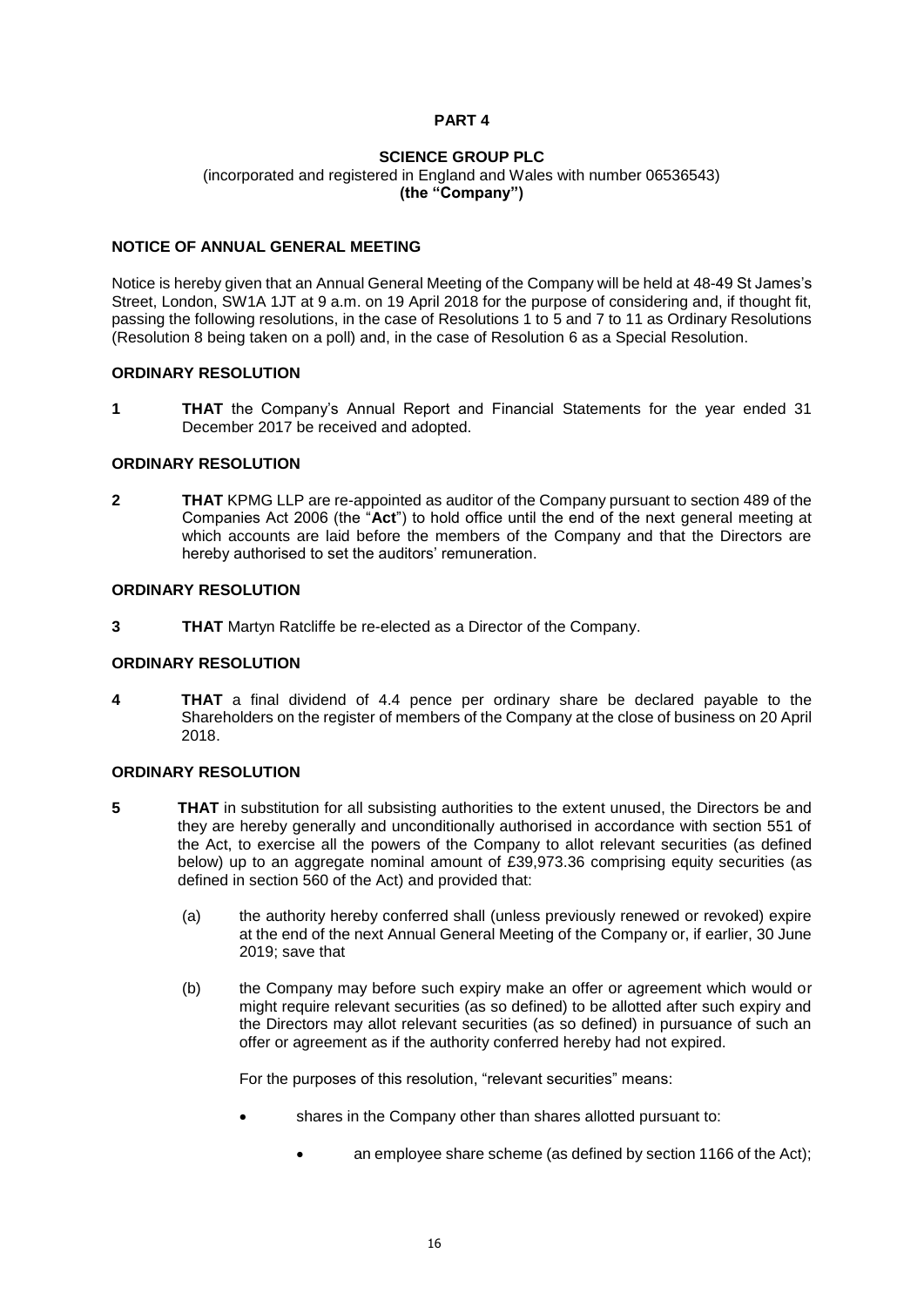- a right to subscribe for shares in the Company where the grant of the right itself constituted a relevant security; or
- a right to convert securities into shares in the Company where the grant of the right itself constituted a relevant security; and
- any right to subscribe for or to convert any security into shares in the Company other than rights to subscribe for or convert any security into shares allotted pursuant to an employee share scheme (as defined by section 1166 of the Act). References to the allotment of relevant securities in the resolution include the grant of such rights.

## **SPECIAL RESOLUTION**

- **6 THAT,** in substitution for all subsisting authorities to the extent unused, the Directors be and they are hereby empowered to allot or make offers or agreements to allot for equity securities (as defined in section 560(1) of the Act) for cash as if section 561(1) of the Act did not apply to:
	- (a) any allotment of equity securities of up to an aggregate nominal amount of £39,973.36; and
	- (b) the sale of treasury shares held by the Company up to an aggregate nominal value equal to the nominal value of the treasury shares held by the Company at the date of any such sales,

provided that the authority hereby conferred shall (unless previously renewed or revoked) expire at the end of the next Annual General Meeting of the Company or, if earlier, 30 June 2019, save that the Company may before such expiry make an offer or agreement which would or might require equity securities to be allotted after such expiry and the Directors may allot equity securities in pursuance of such an offer or agreement as if the authority conferred hereby had not expired.

#### **ORDINARY RESOLUTION**

- **7 THAT** conditional upon the passing of Resolution 8, the Company be generally and unconditionally authorised to make market purchases (within the meaning of section 693(4) of the Companies Act 2006) of Ordinary Shares of 1 pence each in the capital of the Company ("**Ordinary Shares**") on such terms as the Directors think fit, provided that:
	- (a) the maximum number of Ordinary Shares hereby authorised to be purchased is 3,997,336;
	- (b) the minimum price, exclusive of any expenses, which may be paid for an Ordinary Share is 1p;
	- (c) the maximum price, exclusive of any expenses, which may be paid for each Ordinary Share is an amount equal to the higher of: (a) 105 per cent. of the average of the middle market quotations for an Ordinary Share, as derived from the AIM Appendix of the Daily Official List of the London Stock Exchange, for the five business days immediately preceding the day on which the Ordinary Share is purchased; and (b) the amount stipulated by Article 5(1) of the Buy-back and Stabilisation Regulation 2003; and

the authority hereby conferred shall, unless previously revoked or varied, expire at the end of the next Annual General Meeting of the Company or, if earlier, 30 June 2019 (except in relation to the purchase of Ordinary Shares the contract for which was concluded before the expiry of this authority and which will or may be executed wholly or partly after such expiry).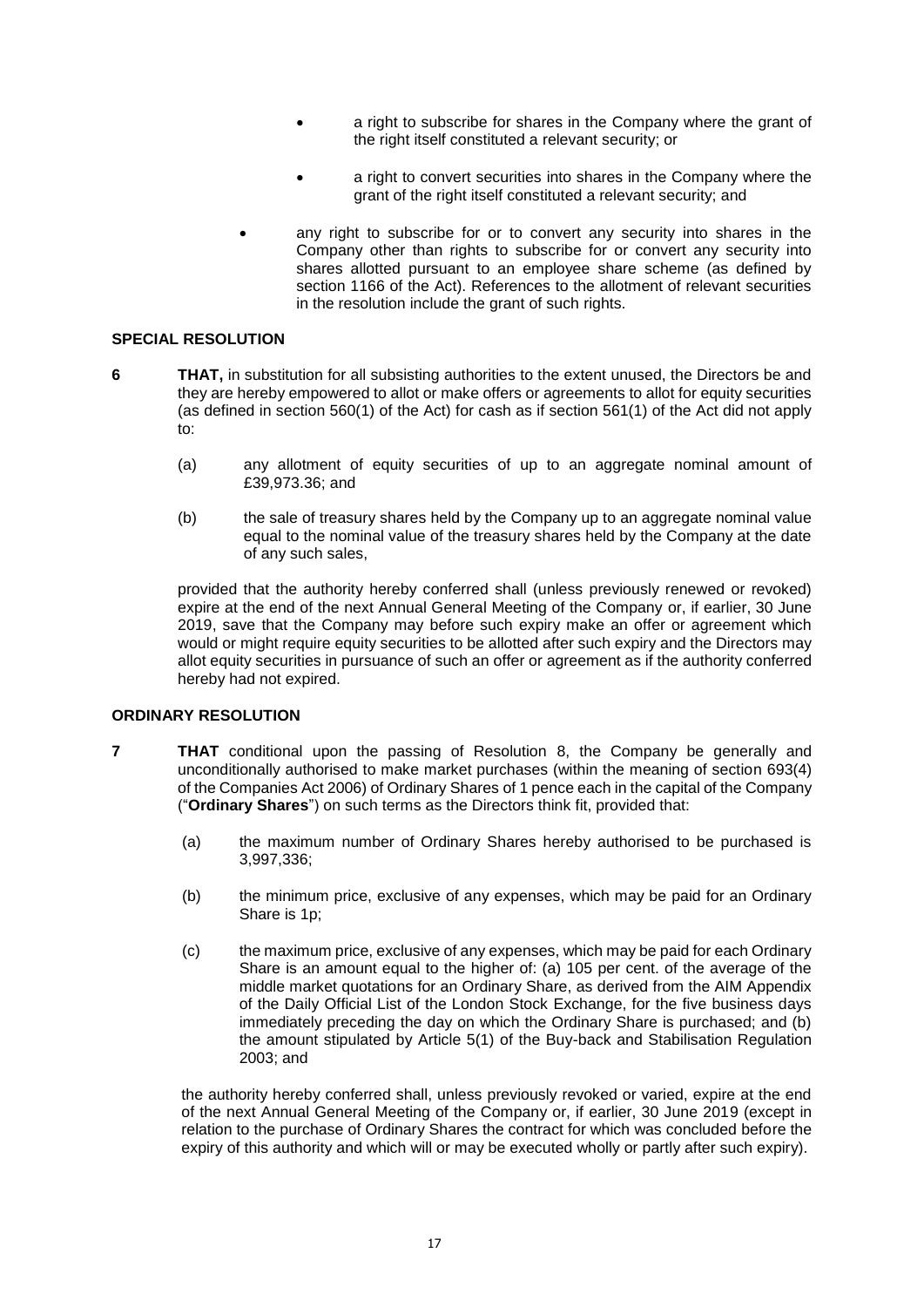## **ORDINARY RESOLUTION**

**8 THAT** the waiver granted by the Panel on Takeovers and Mergers of the obligation that would otherwise arise on Martyn Ratcliffe and all persons connected with him to make a mandatory offer to the shareholders of the Company pursuant to Rule 9 of the Takeover Code as a result of the exercise of the authority granted by Resolution 7 above allowing the Company to make market purchases of Ordinary Shares, be and is hereby approved.

Note: In order to comply with the Takeover Code, Resolution 8 will be taken on a poll and Martyn Ratcliffe has undertaken not to vote on Resolution 8.

## **ORDINARY RESOLUTION**

**9 THAT** the rules of the Performance Share Plan adopted on 15 May 2013 (the "**PSP Scheme**") be amended by incorporating the changes shown in the copy of the PSP Scheme produced to the Annual General Meeting and initalled by the Chairman of the Annual General Meeting for the purposes of identification, and that the Remuneration Committee of the Board is hereby authorised to make further amendments to the PSP Scheme appropriate to take account of local tax, legal and regulatory requirements and restrictions in different jurisdictions.

#### **ORDINARY RESOLUTION**

#### **10 THAT**:

- (a) the exceptional grant of options over 400,000 Ordinary Shares in connection with the acquisition of the Technology Sciences Group companies shall be incremental to the limit on the maximum number of options that may be granted as defined in the PSP Scheme; and
- (b) conditional upon the passing of Resolution 9 and in accordance with the the PSP Scheme (as amended) the grant of options over up to a maximum of 1.2 million Ordinary Shares under the EEI Addendum (as defined in the PSP Scheme) be approved provided that the said grant is made in 2018 on terms that 50% of each grant will vest based on the Company achieving a market share price of £3.30 per Ordinary Share and that the remaining 50% of each grant will vest based on the Company achieving a market share price of £4.40 per Ordinary Share, with pro-rata vesting between those two market share price figures.

## **ORDINARY RESOLUTION**

**11 THAT** the annual limit adopted by the Remuneration Committee of the Board on share option grants in normal circumstances shall be increased to the lesser of 1.5% of the Company's issued share capital and 600,000 Ordinary Shares (grants of options under the EEI Addendum, as defined in the PSP Scheme, and other exceptional grants of share options shall be in addition to those limits).

By Order of the Board **Harston Mill By Order of the Board Harston Mill** Sarah Cole **Harston** Harston **Harston** Harston **Harston Harston** Company Secretary Cambridge 23 March 2018 CB22 7GG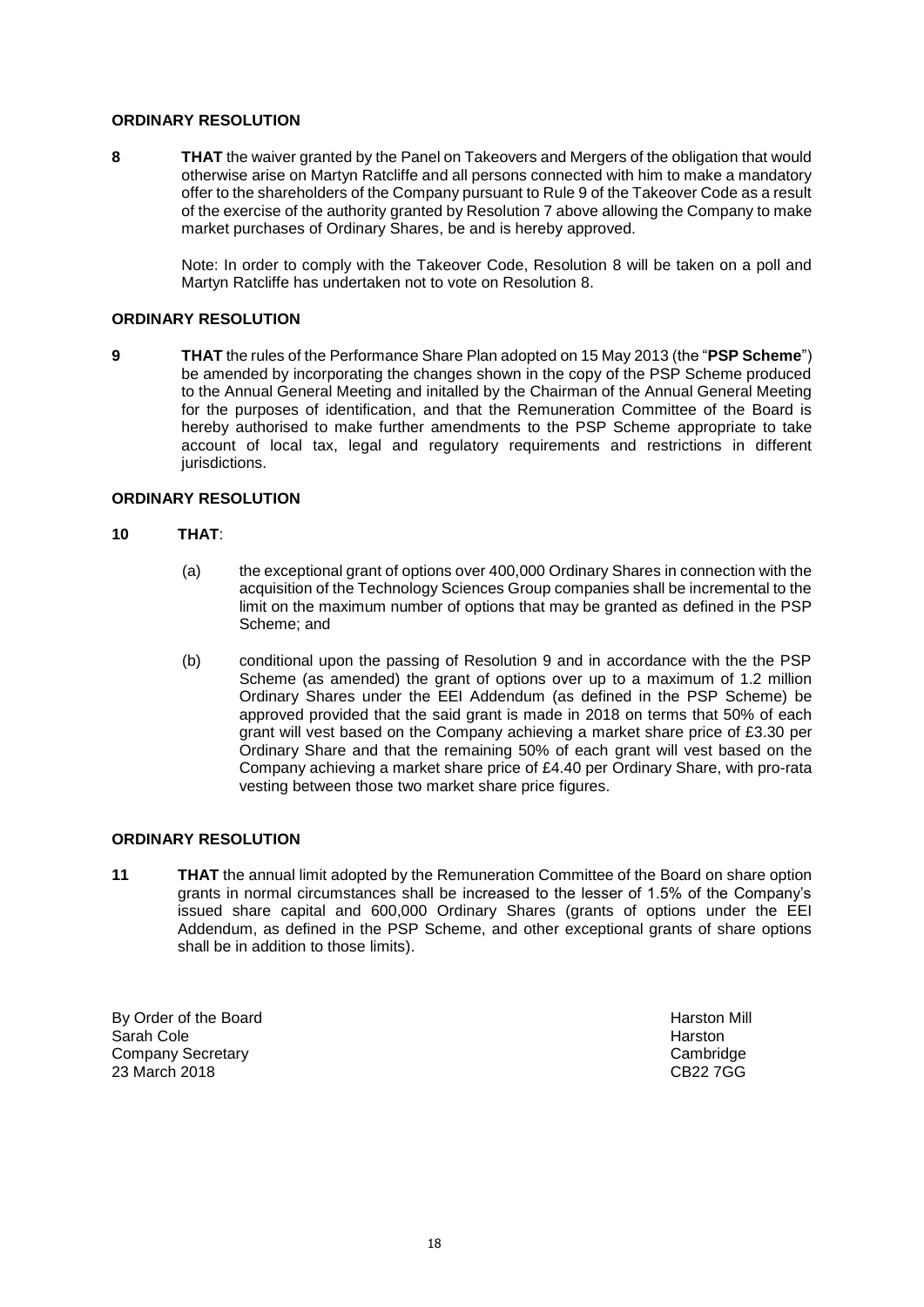#### *Notes*

*1. Only holders of Ordinary Shares are entitled to attend and vote at this AGM. A Shareholder entitled to attend and vote is entitled to appoint a proxy or proxies to attend, speak and vote instead of him/her. A Shareholder may appoint more than one proxy provided that each proxy is appointed to exercise the rights attached to a different share or shares held by him. A proxy need not be a member of the Company. A Form of Proxy is enclosed with this notice and instructions for its completion are shown on the form. Forms of Proxy and any power of attorney or other authority, if any, under which it is signed or a duly certified copy of such power or authority should reach the office of the Company's registrars, Equiniti Limited, Aspect House, Spencer Road, Lancing, West Sussex BN99 6DA, by 9 a.m. on 17 April 2018. Completing a Form of Proxy does not prevent a Shareholder from attending and voting in person. A vote withheld option is provided on the Form of Proxy to enable you to instruct your proxy to abstain on any particular Resolution. However, it should be noted that a "vote withheld" is not a vote in law and will not be counted in the calculation of the proportion of the votes "For" and "Against" a Resolution.*

*A Shareholder must inform the Company's registrars in writing of any termination of the authority of a proxy.*

*A person to whom this notice is sent who is a person nominated under section 146 of the Companies Act 2006 to enjoy information rights (a "Nominated Person") may, under an agreement between him/her and the Shareholder by whom he/she was nominated, have a right to be appointed (or to have someone else appointed) as a proxy for the AGM. If a Nominated Person has no such proxy appointment right or does not wish to exercise it, he/she may, under any such agreement, have a right to give instructions to the Shareholder as to the exercise of voting rights.*

*The statements of the rights of Shareholders in relation to the appointment of proxies in this notice do not apply to a Nominated Person. The rights of Shareholders in*  relation to the appointment of proxies can only be exercised by registered *Shareholders of the Company. Nominated Persons are reminded that they should contact the registered holder of their shares (and not the Company) on matters relating to their investments in the Company.*

- *2. Under section 319A of the Companies Act 2006, a Shareholder attending the meeting has the right to ask questions in relation to the business of the meeting. The Company must cause to be answered any such question relating to the business being dealt*  with at the meeting but no such answer need be given if (a) to do so would interfere *unduly with the preparation for the meeting or involve the disclosure of confidential information, (b) the answer has already been given on a website in the form of an answer to a question, or (c) it is undesirable in the interests of the Company or the good order of the meeting that the question be answered.*
- *3. As at 21 March 2018 (being the last practicable date prior to any publication of this notice) the Company's issued share capital consists of 42,062,035 Ordinary Shares carrying one vote each, of which 2,088,675 Ordinary Shares are held in treasury. The total voting rights in the Company as at 21 March 2018 are, therefore, 39,973,360.*
- *4. The following documents, which are available for inspection during normal business hours at the registered office of the Company on any weekday (Saturdays, Sundays and public holidays excluded) from the date of this document until the date of the AGM, will also be available for inspection at the place of the AGM from 8.45 a.m. on the day of the AGM until the conclusion of the AGM:*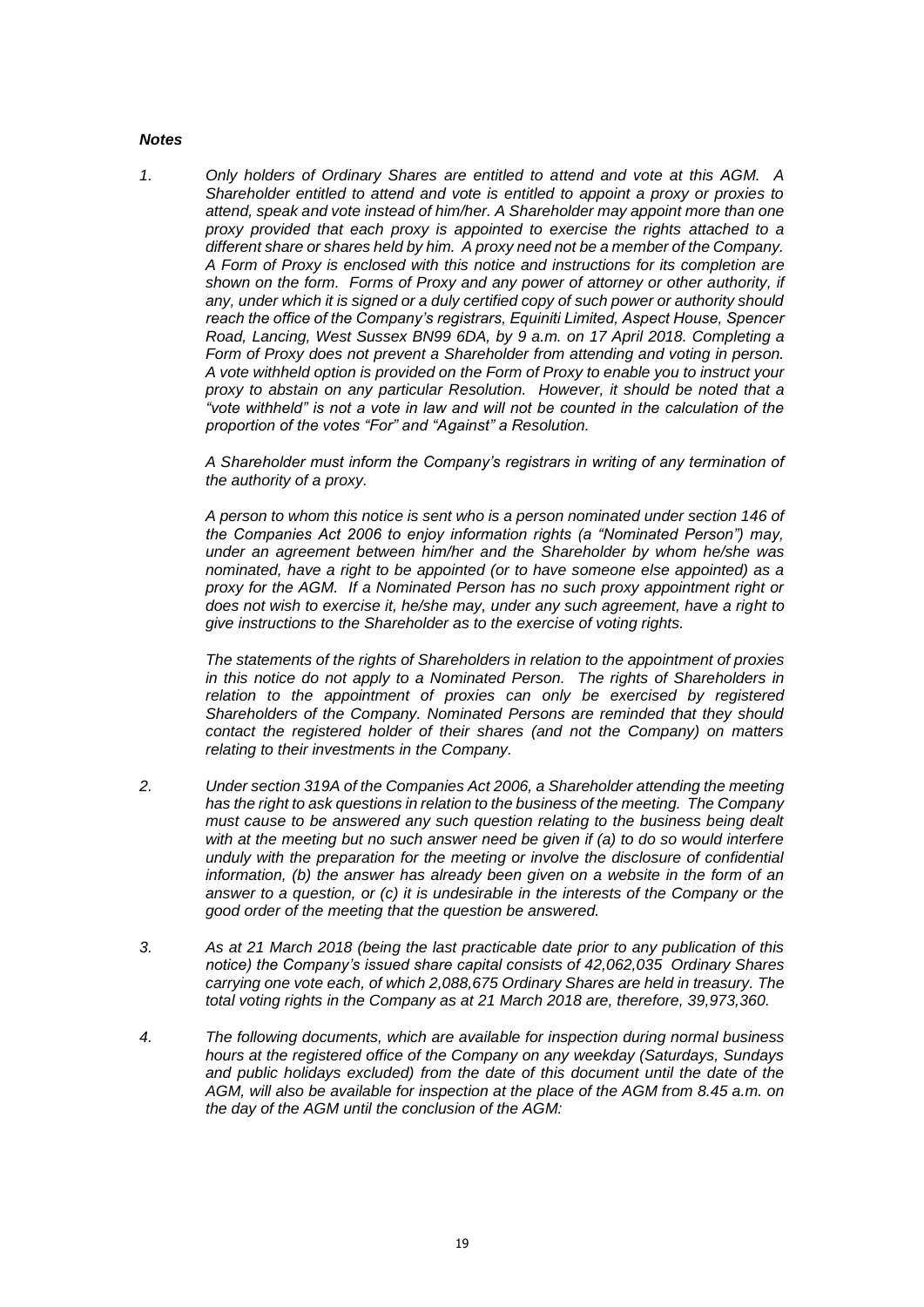- *(i) copies of the service contracts of the executive Directors under which they are employed by the Company and the letters of appointment (and other related documents) of the non-executive Directors;*
- *(ii) the published audited consolidated accounts of the Company for the two financial years ended 31 December 2016 and 31 December 2017;*
- *(iii)* a copy of the PSP Scheme rules and the amendments proposed by Resolution 9;
- *(iv) the written consent of Numis referred to in paragraph 10 of Part 2 of the Circular;*
- *(v) the Articles of the Company.*
- *5. The Company specifies that only those Shareholders registered in the register of members of the Company as at 6.30 p.m. on 17 April 2018 shall be entitled to attend and/or vote at the aforesaid AGM (and any adjournment thereof) in respect of the number of shares registered in their name at that time. Changes to entries on the relevant register of securities after 6.30 p.m. on 17 April 2018 shall be disregarded in determining the rights of any person to attend or vote at the AGM (and any adjournment thereof).*
- *6. Any corporation which is a Shareholder can appoint one or more corporate representatives who may exercise on its behalf of all its powers as a Shareholder provided that they do not do so in relation to the same shares.*
- *7. A copy of this notice can be found on the Company's website [\(www.sciencegroup.com\)](http://www.sciencegroup.com/).*
- *8. You may not use any electronic address provided either in this notice or in any related documents (including the Form of Proxy) to communicate with the Company for any purposes other than those expressly stated.*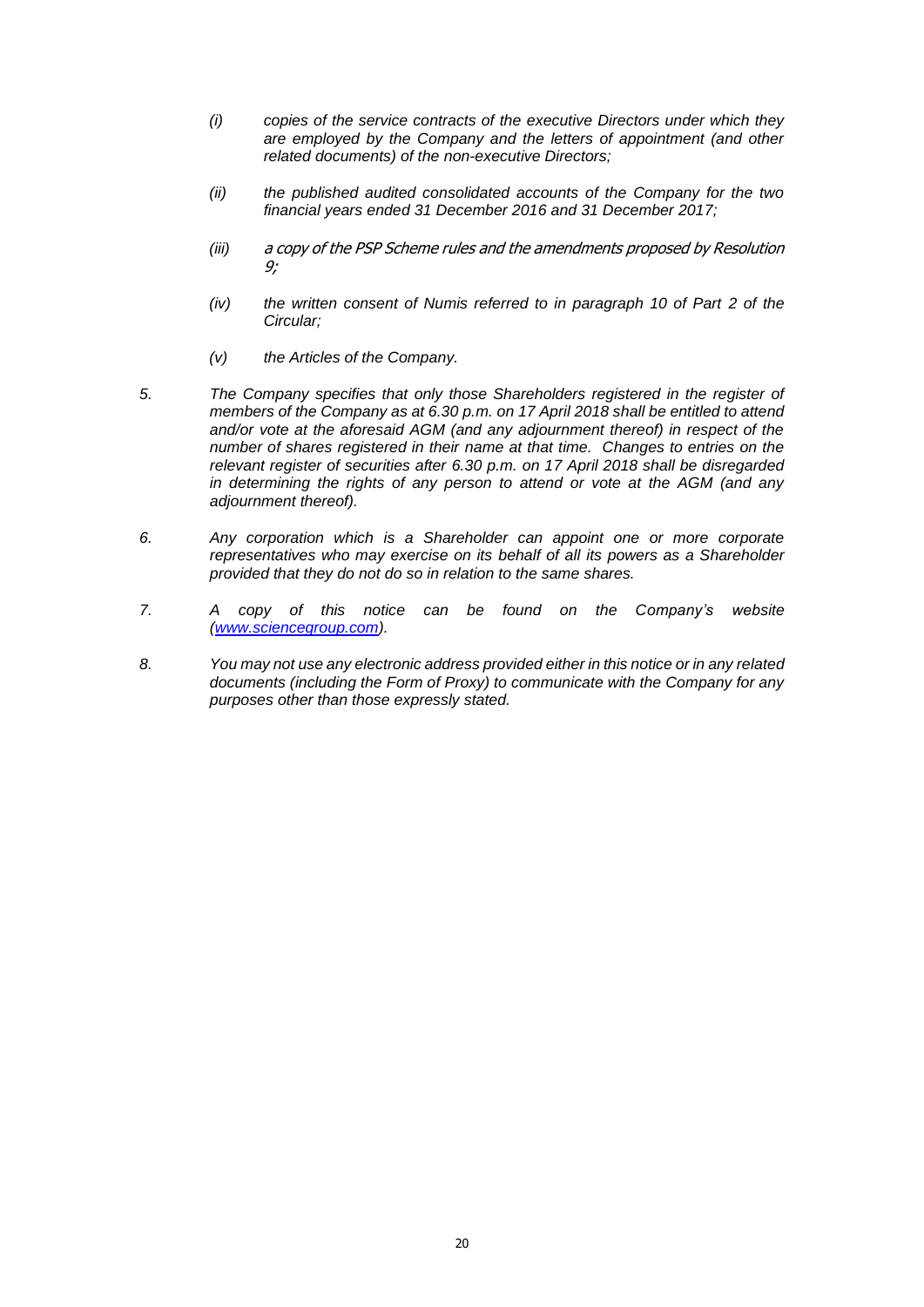## **FOR USE BY THE HOLDERS OF ORDINARY SHARES**

## **Science Group plc**

(incorporated and registered in England and Wales with number 06536543)

**(the "Company")**

#### **FORM OF PROXY**

For use at the Annual General Meeting convened for 9 a.m. on 19 April 2018 at 48-49 St James's Street, London, SW1A 1JT .

I/We ………………………………………………………………………

Of ………………………………………………………………………...

being a member/members of the Company hereby appoint (see Note 1)

……………………………………………………………………………………………………

whom failing the Chairman of the meeting to be my/our proxy and to attend and vote for me/us on my/our behalf at the above mentioned Annual General Meeting of the Company and at any adjournment thereof. My/our proxy is to vote as indicated below with an '**X**' in respect of the Resolutions set out in the Notice of Annual General Meeting (see Note 2):

| Resolution     |                                                              | <b>FOR</b> | <b>AGAINST</b> | <b>ABSTAIN</b> |
|----------------|--------------------------------------------------------------|------------|----------------|----------------|
|                | To receive and adopt the Company's Annual Report and         |            |                |                |
|                | Financial Statements for the year ended 31 December          |            |                |                |
|                | 2017                                                         |            |                |                |
| 2              | To re-appoint KPMG LLP as auditors to the Company and        |            |                |                |
|                | to authorise the Directors to set the auditors' remuneration |            |                |                |
| 3              | To re-elect Martyn Ratcliffe as a Director of the Company    |            |                |                |
| 4              | To approve the declaration of a final dividend of 4.4 pence  |            |                |                |
|                | per ordinary share                                           |            |                |                |
| 5              | To authorise the Directors to allot shares under section 551 |            |                |                |
|                | Companies Act 2006                                           |            |                |                |
| 6              | <b>Special Resolution:</b>                                   |            |                |                |
|                | To dis-apply statutory pre-emption rights under section      |            |                |                |
|                | 560(1) Companies Act 2006                                    |            |                |                |
| $\overline{7}$ | To authorise the Directors to make market purchases of       |            |                |                |
|                | company shares                                               |            |                |                |
| 8              | To approve the waiver of Rule 9 of the Takeover Code as      |            |                |                |
|                | granted by the Panel on Takeovers and Mergers in respect     |            |                |                |
|                | of the buyback authority                                     |            |                |                |
| 9              | To approve the proposed amendments to the PSP                |            |                |                |
|                | Schemeand to authorise the Remuneration Committee of         |            |                |                |
|                | the Board make further amendments to the PSP Scheme          |            |                |                |
|                | to take account of local tax, legal and regulatory           |            |                |                |
|                | requirements and restrictions                                |            |                |                |
| 10             | To approve (i) the exceptional grants of share options       |            |                |                |
|                | being incremental to the plan limit defined in the PSP       |            |                |                |
|                | Scheme; and (ii) the grant of share options under the EEI    |            |                |                |
|                | Addendum                                                     |            |                |                |
| 11             | To approve the increase to the annual limit on share option  |            |                |                |
|                | grants in normal circumstances                               |            |                |                |

For an indication of numbers attending only, please advise whether you currently expect to attend the AGM Yes / No

Signed or sealed (see Note 3) …………………………… Dated………………. 2018 **Please return this Proxy Form to Equiniti Limited, Aspect House, Spencer Road, Lancing, West Sussex BN99 6DA so as to arrive by no later than 9 a.m. on 17 April 2018.**